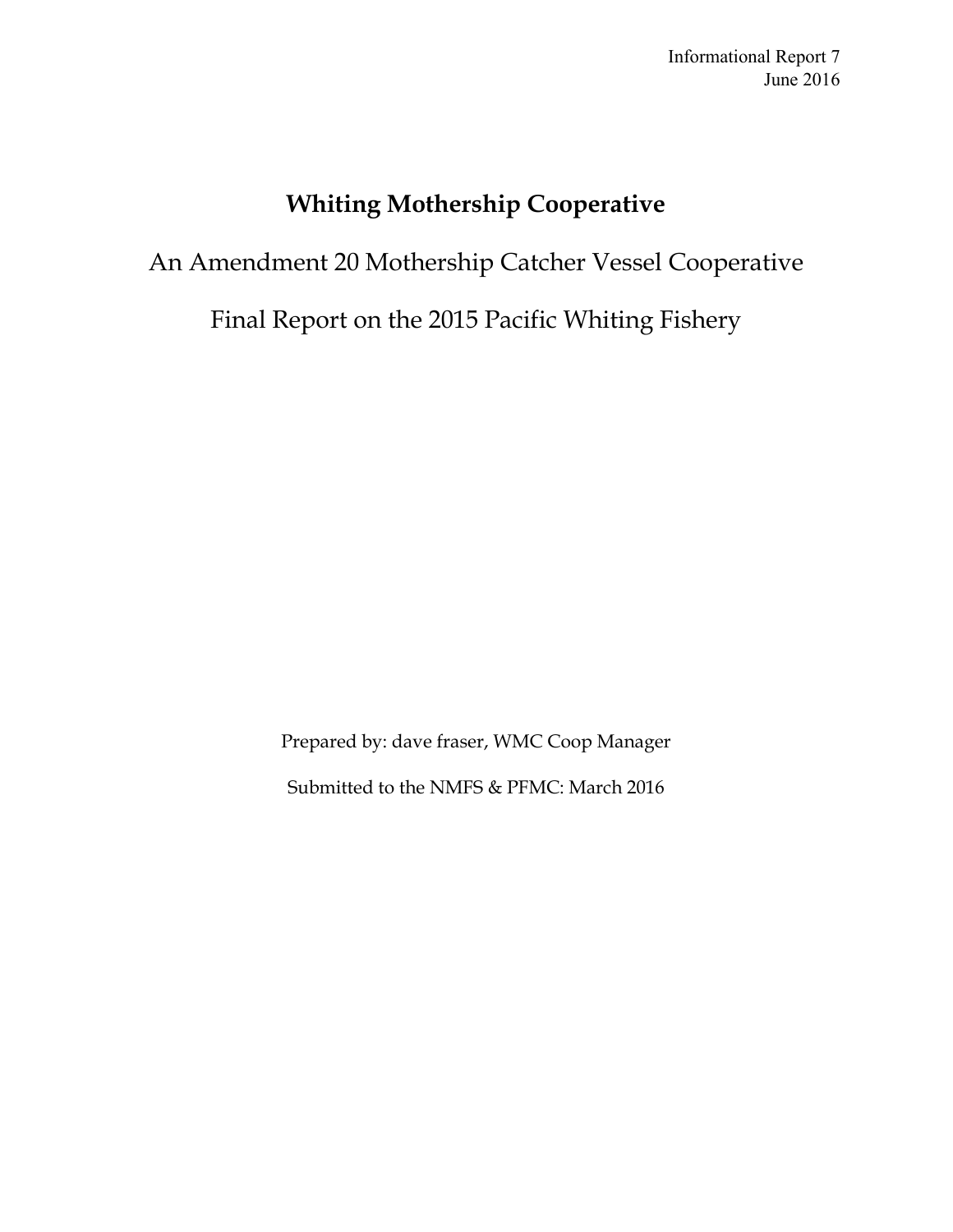# **WMC Report on the 2015 Year Pacific Whiting Fishery**

# **Introduction**

In March of 2011, the owners of the thirty seven trawl limited entry catcher vessel permits (MS/CV LEPs) endorsed for operation in the Mothership sector of the Pacific whiting fishery formed a fishing cooperative to coordinate harvesting efforts. This cooperative is the Whiting Mothership Cooperative (WMC). Following transfers of MSCV catch history assignments, there are currently 34 endorsed permits. The owners of all of the current MS/CV LEPs remained members in good standing for the 2015 fishing year.

The WMC receives an allocation of whiting based on the cumulative catch histories of the members of the cooperative. The WMC operates under the WMC Membership Agreement contract which allocates whiting to members proportionate to the contribution to the cooperative's allocation made by NMFS on the basis of the whiting catch history assigned to the Cooperative by the members.

One of the primary purposes of the WMC cooperative is the management of bycatch of the four allocated overfished rockfish species and Chinook salmon. To that end the members of the WMC have all signed a WMC Bycatch Agreement that sets out the rules for modification of fishing behaviour with which members are obligated to comply.

# **Purpose of Report**

This report is intended to disclose all information required or identified in Federal Regulations at 50 CFR 660.113(d)(3). The catch data in this report is for the 2015 fishing year beginning May 15th and ending December 31st. The catch data was provided by Sea State, Inc. and was obtained from the NMFS – At-Sea Hake Observer Program.

# **Reporting Requirements**

The required Annual Report elements (i-v) are found in the 50 CFR 660.113(d)(3)

*(3) Annual coop report. The designated coop manager for the mothership coop must submit an annual report to NMFS and the Council by March 31 each year, before a coop permit is issued for that year. The annual coop report will contain information about the previous year's fishery, including:* 

*(i) The mothership sector's annual allocation of Pacific whiting and the permitted mothership coop allocation;*

*(ii) The mothership coop's actual retained and discarded catch of Pacific whiting, salmon, Pacific halibut, rockfish, groundfish, and other species on a vessel-by- vessel basis;*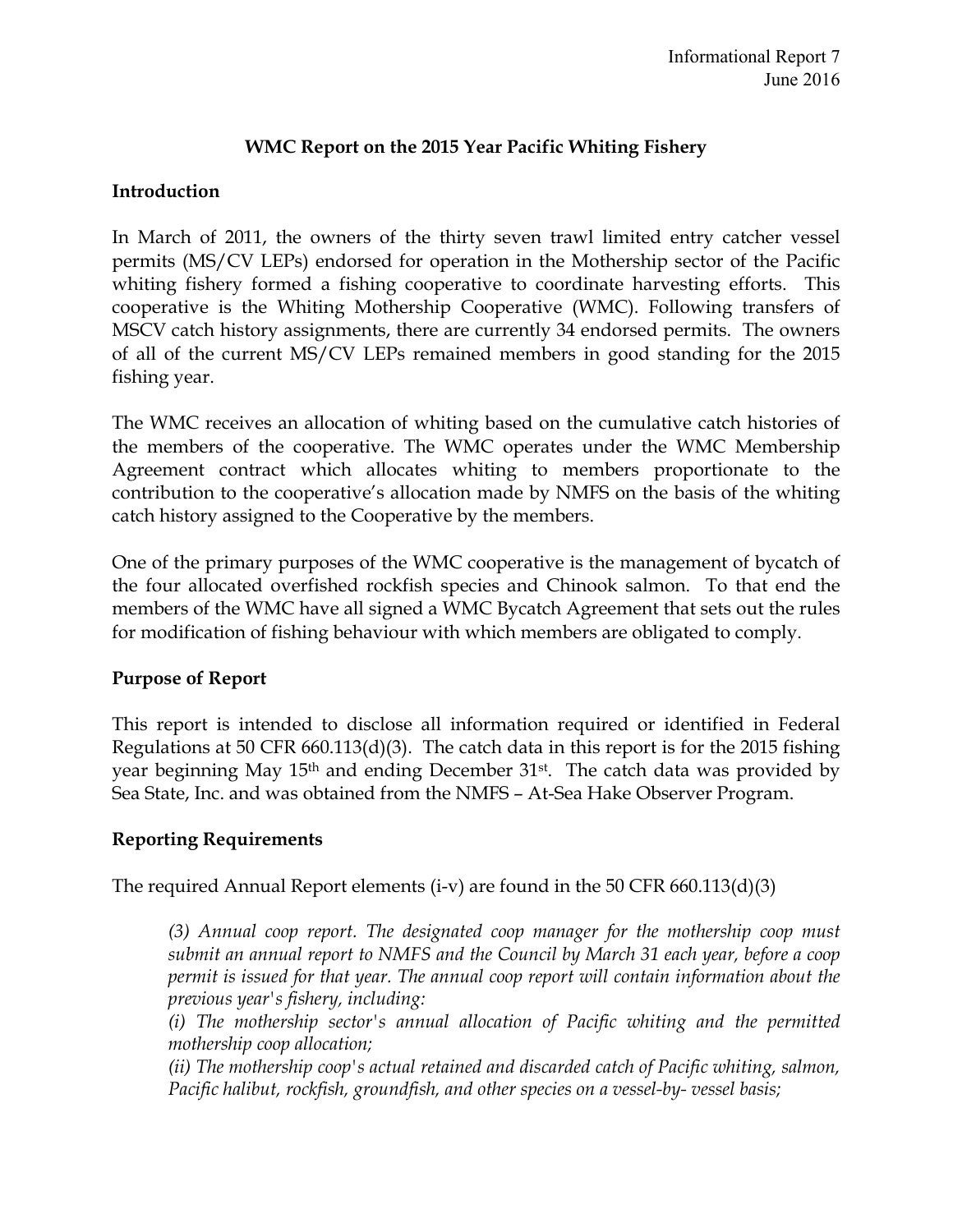*(iii) A description of the method used by the mothership coop to monitor performance of coop vessels that participated in the fishery;*

*(iv) A description of any actions taken by the mothership coop in response to any vessels that exceed their allowed catch and bycatch; and*

*(v) Plans for the current year's mothership coop fishery, including the companies participating in the cooperative, the harvest agreement, and catch monitoring and reporting requirements.* 

# **(i) Annual allocation of Pacific whiting to the WMC coop**

The Mothership sector of the Pacific Whiting fishery was initially allocated 64,004 tons of whiting, followed by a re-apportionment on September 21st of 7,200 tons. 100% of the Mothership sector whiting was allocated to the Whiting Mothership Cooperative.

### **(ii) The Mothership coop's actual retained and discarded catch of Pacific whiting, salmon, Pacific halibut, rockfish, groundfish, and other species on a vessel-by-vessel basis**

All thirty four of the current MS/CV endorsed trawl limited entry permit holders joined the Whiting Mothership Cooperative (WMC).

As of December 31st, 2015, fourteen MS/CVs had fished in the MS sector of the whiting fishery.

Data on the catch, as of December 31st 2015, of Whiting, Salmon, Halibut, Rockfish, Groundfish and Other Species, is shown in the tables attached tables 1  $\&$  2 (a-e) (Attachment 1). The table 1 shows the aggregate fleet catch, with a breakdown of each species category. The following tables 2 (a-e) show the vessel by vessel catch for each species category. In interpreting the tables a cell with "0.000 mt" indicates at least a trace amount of this species was caught; a blank cell indicates no amount of that species was caught.

# *(***iii) A description of the method used by the mothership coop to monitor performance of coop vessels that participated in the fishery**

The WMC retains Sea State, Inc. Inc. as the Monitoring Agent for the coop. All WMC members provide NMFS and the VMS providers with the needed confidentiality waivers to allow Sea State, Inc. to access both Observer data and VMS data in real time.

The WMC provided Sea State, Inc. with a harvest schedule of each MS/CVs share of whiting and pro-rata portion of the allocated bycatch species. Sea State, Inc. queries the NORPAC observer database to obtain the Mothership observer reports on a daily basis.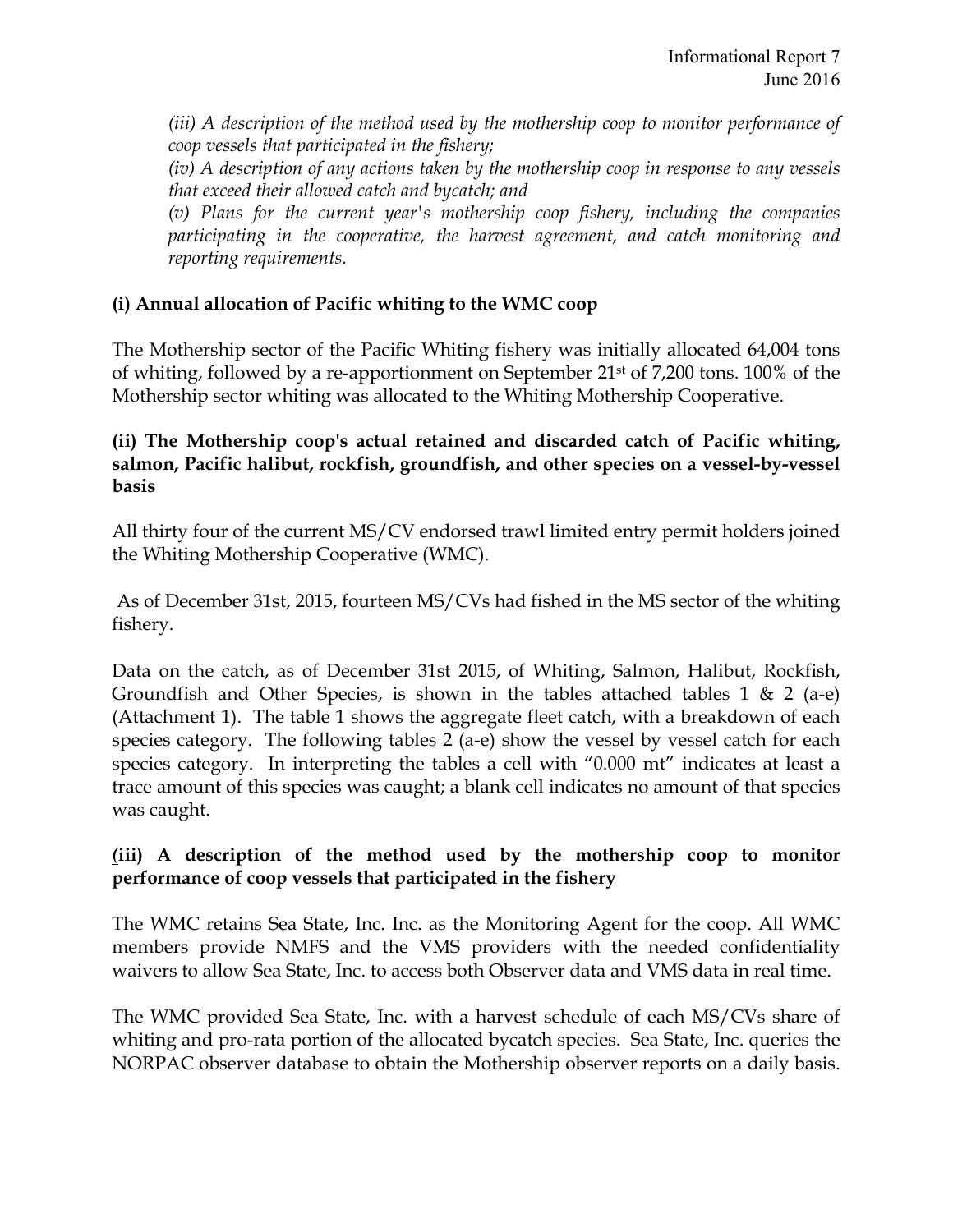Sea State, Inc. uses this data to produce daily reports which are distributed by email to all WMC members, the Coop manager, and to the Mothership processors.

The Sea State, Inc. daily report shows several tables of information, including:

- the daily catch and bycatch amounts for the fleet as a whole for most recent 10 days
- the overall YTD rates and percent of whiting quota and bycatch harvested for the fleet in aggregate
- the YTD bycatch rates for each Mothership's fleet
- the YTD bycatch rates and amounts for each vessel
- the percent and amounts of whiting quota and bycatch allocations harvested by each seasonal pool
- the balance of whiting available in each seasonal pool by vessel

As MS/CV observers are debriefed, their data is incorporated into NORPAC and Sea State, Inc. updates its accounting accordingly. On the basis of the Sea State, Inc. data, the Coop manger audits vessel harvest amounts relative to the individual members' share of the quota and transfers between members to see that the coop's allocations are not exceeded.

In addition to the email distribution of the daily report, Sea State maintains a website for the Coop where members can access this information. The website also provides GIS mapping of VMS tracks of any hauls where bycatch rates exceed a base rate. These high bycatch maps are shared with the shorebased and catcher-processor cooperatives, and provide members to identify historic and current hotspots with high resolution mapping.

A copy of a Sea State daily report from the last week of the fishery is included as Attachment 2.

# **(iv) A description of any actions taken by the mothership coop in response to any vessels that exceed their allowed catch and bycatch**

No vessels exceeded their allowed whiting catch amounts under the Coop Agreement. The Coop makes vessel specific whiting allocations; however, the bycatch allocations are managed as a common pool resource. This is not to say that vessels are not subject to individual accountability for bycatch performance.

In 2015 one pool exceeded the pro-rata share of the bycatch allocated to its seasonal pool. The 2nd pool was closed due to Darkblotch bycatch on June 8th.

The Coop agreement includes a variety of measures that serve to mitigate against the possibility of exceeding allowed catch and bycatch limits. These include: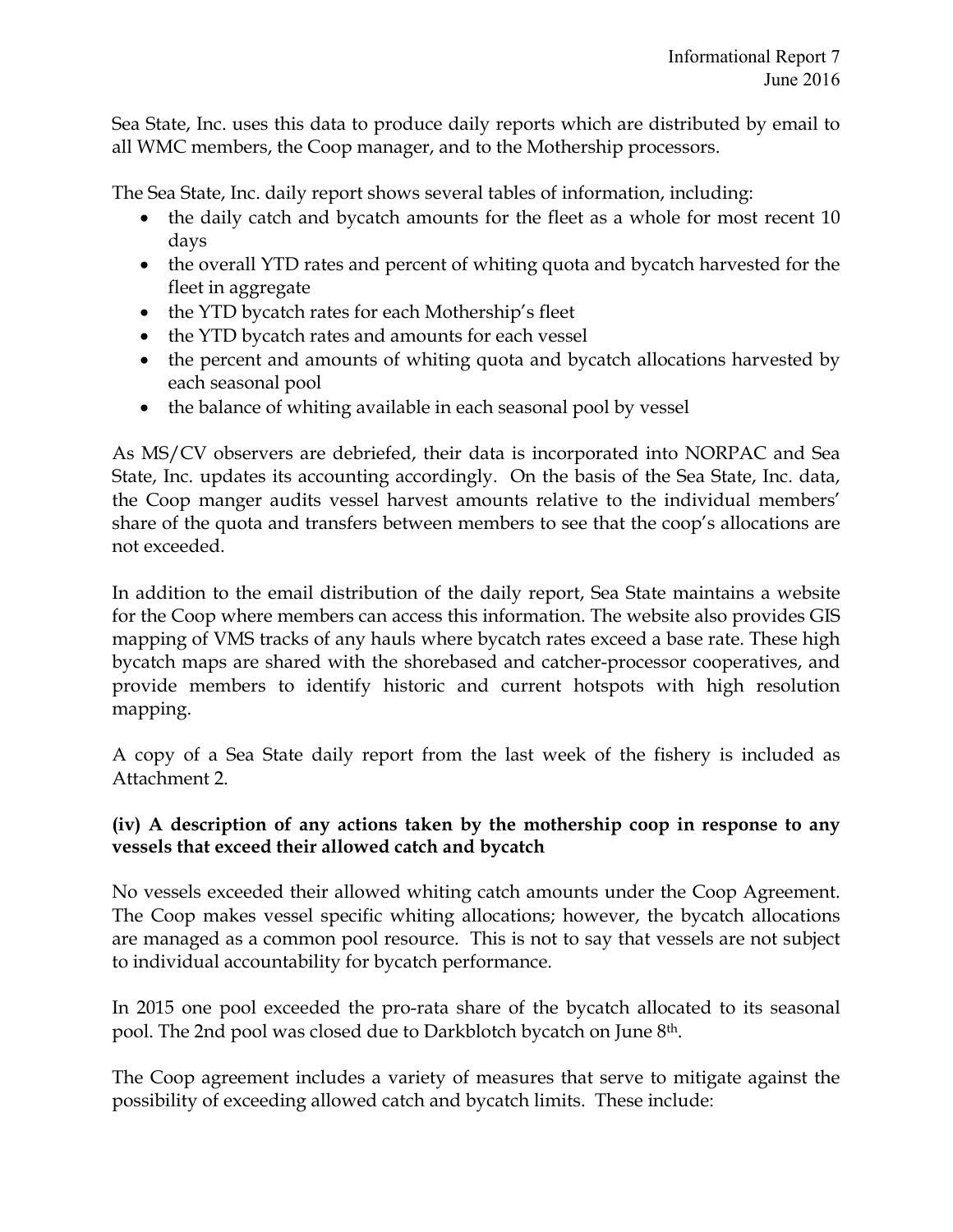- Precautionary closures of past bycatch hotspots.
- Night fishing restrictions
- Fleet relocation triggers and fleet to fleet reporting
- In season "hot spot" closure authority
- Seasonal apportionments ("pools") of whiting and bycatch allowances
- Sanctions against vessels that have exceeded a bycatch rate within a seasonal pool.

# Precautionary Closures of Past Bycatch Hotspots

Prior to the beginning of the 2011 whiting fishery, the WMC created a "Bycatch Committee" which met several times to develop proposed closures that would apply seasonally. The committee reviewed GIS analysis of 10 years of at-sea observer data overlaid on fine scale bathymetry. The analysis included bycatch rates and amounts as well as amounts of whiting. VMS tracklines of high bycatch tows were also incorporated in the review. Additionally, the committee reviewed logbook information from individual captains' historic directed rockfish experience, which provided insight into habitat associations for rockfish species.

The committee ended up recommending closure of 9 areas, totaling nearly 2000 km2 which were adopted by the WMC board. The board also identified several other "cautionary" areas.

The bycatch committee met again prior to the 2015 fishing season and recommended retaining the bycatch avoidance measures from the previous seasons with some modifications. The recommendations were adopted by the board. The bycatch committee met during the season to review whether to modify or maintain the closures. Additional closures were adopted by the board during the 2015 season in response to concerns that Darkblotched rockfish was extremely constraining given higher levels of Darkblotched rockfish encounters throughout the Mothership and Shorebased whiting fisheries.

# Night Fishing

Based on the recommendations of the bycatch committee the board adopted a restriction on night fishing between 10:00 PM and 5:30 AM prior to September 1st. The board modified the night fishing restriction for the fall, restricting night fishing inside 100 fathoms between 7:00 PM and 7:00 AM.

# Fleet Relocation and Real Time Fleet to Fleet Reporting

The Coop established Base Rates which were based on the pro-rata amounts of bycatch allocations relative to whiting allocations to the MS sector. Each Mothership processor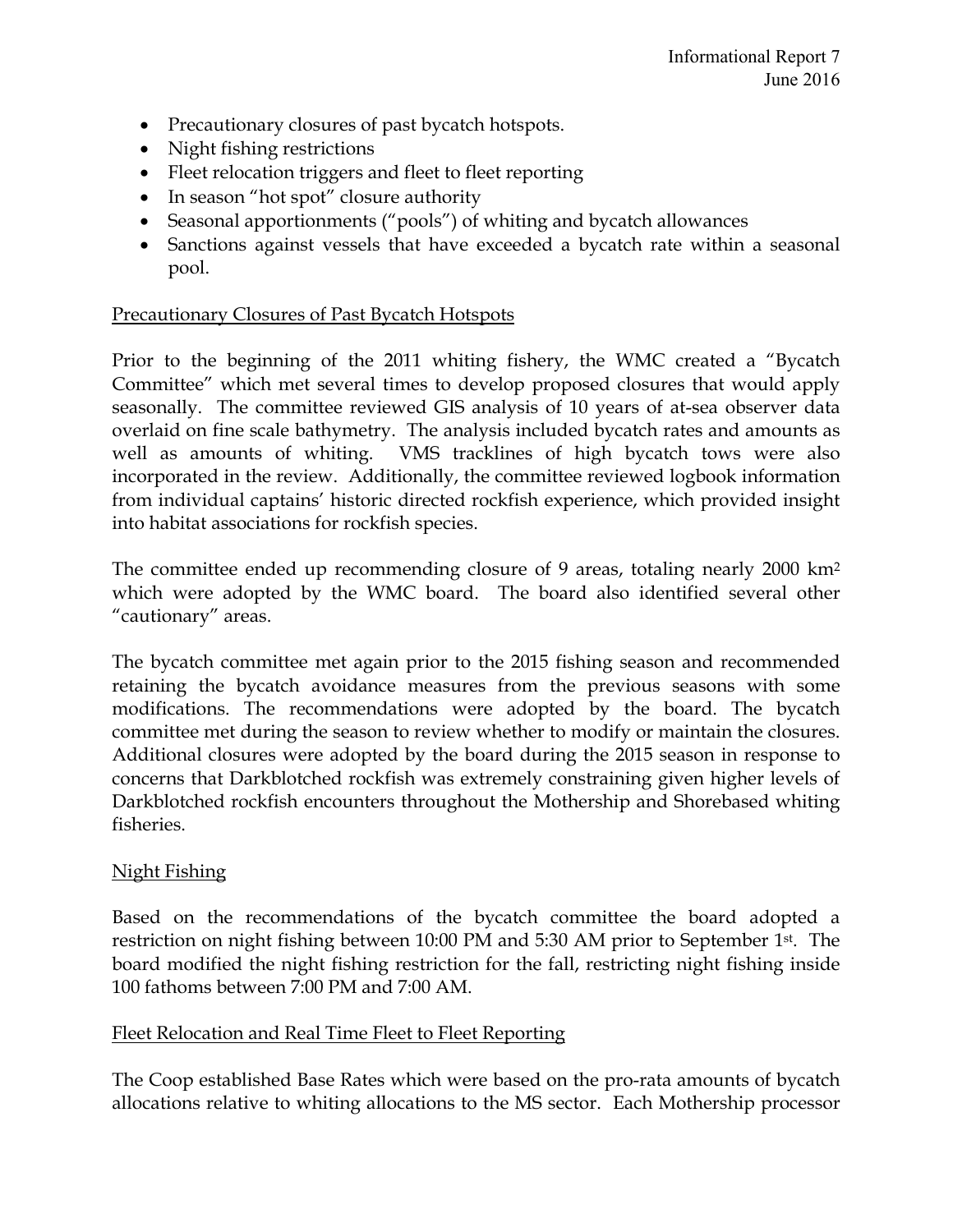maintains a spreadsheet reporting its fleet performance, measured against the Base Rates. The spreadsheet reports are shared each day between all the processing ships.

Each fleet's performance relative to the Base Rates constitutes a trigger requiring the fleet to relocate if they encounter a bycatch "hotspot". Relocation is required in the event of any of the following situations:

- If a fleet's three day rolling average rate of exceeds the Base Rate for any bycatch species, and that Fleet's cumulative year to date bycatch rate exceeds half of the Base Rate for that species,
- If a fleet's three day rolling average rate of exceeds 125% of the Base Rate for a bycatch species
- If a fleet's bycatch rate during any single day exceeds twice the Base Rate for a bycatch species,

This real time mechanism for response to bycatch encounters coupled with a requirement for test tows upon entering a new area, have served to limit bycatch.

### In-season Hot Spot Closures

The WMC board delegated authority to Sea State, Inc. to impose "In-season Hot Spot Closures" if they perceive a problem. This authority was not used during the 2015 season.

### Seasonal Pools

The Coop agreement was modified for 2015 to provide for dividing the whiting allocation into as many as five pools with various start dates. Each pool received a share of the bycatch allocations pro-rata to whiting. The Coop Agreement provides that if a pool reaches its share of the bycatch prior to harvesting its whiting allocation, the members of the pool must cease fishing.

### Sanctions Against Member Vessels

In the event that a pool closes because of bycatch, if a member of that pool has a cumulative bycatch amount exceeding their pro-rata share by 25%, that vessel is restricted from harvesting additional whiting in a subsequent seasonal pool.

During the 2015 season one pool closed due to bycatch. There were not been any violations of the WMC Bycatch Agreement.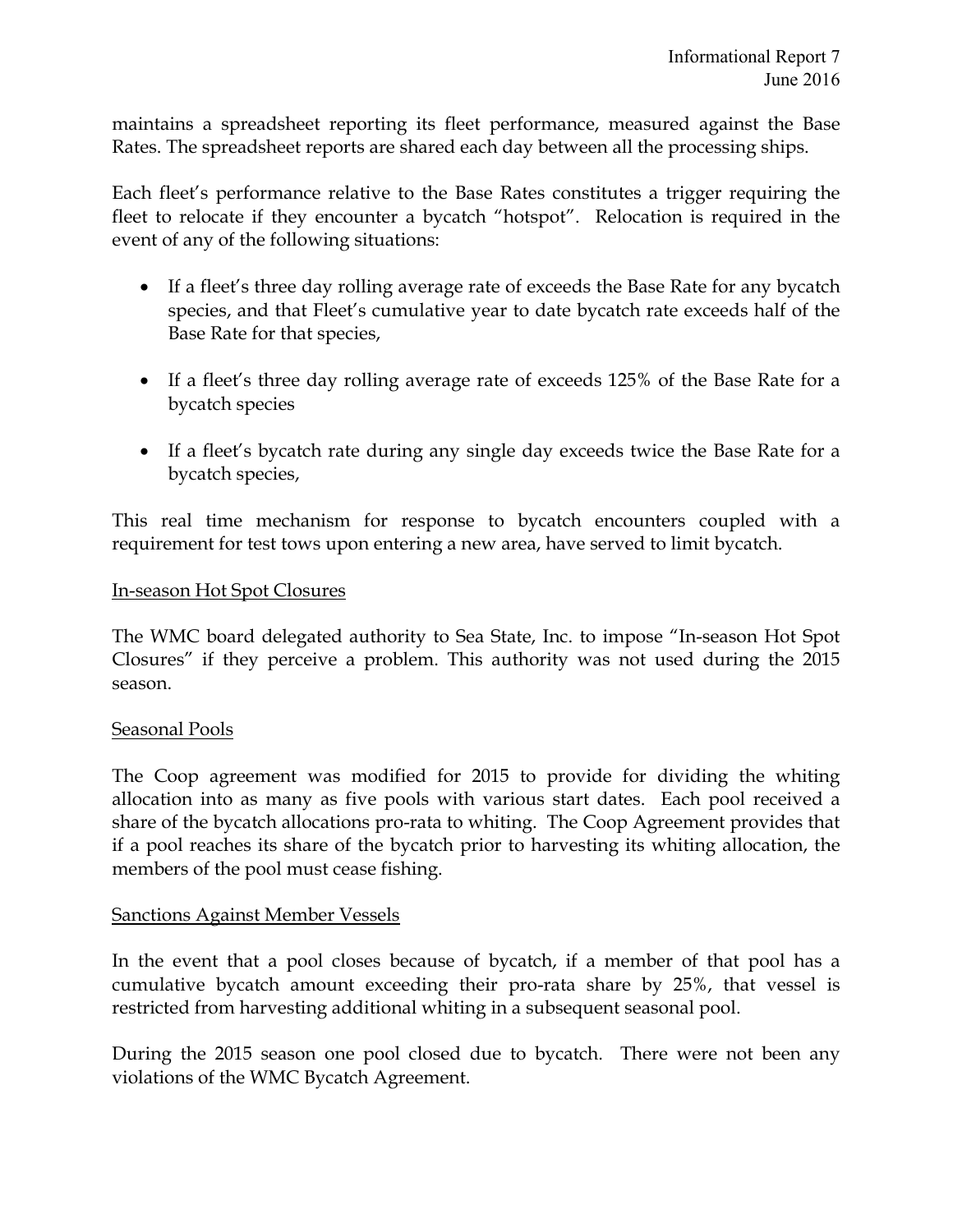### **(v) Plans for the next year's mothership coop fishery, including the companies participating in the cooperative, the harvest agreement, and catch monitoring and reporting requirements**

The WMC provides that membership in the Coop continues in the following year unless a member provides notice of intent to withdraw before November 1st. No members filed notice of intent to withdraw. The ownership of member permits is shown in Exhibit A of the WMC Membership Agreement (Attachment 3) filed with the MS cooperative permit application NMFS for the 2016 season.

The only amendment to the WMC Membership Agreement for the 2016 season is the Second Addendum to the Membership Agreement (Attachment 4), adopted by the WMC Board. This Addendum continues the division of the quota into 5 seasonal pools in 2016.

No other changes to the WMC Bycatch Agreement are anticipated at this time.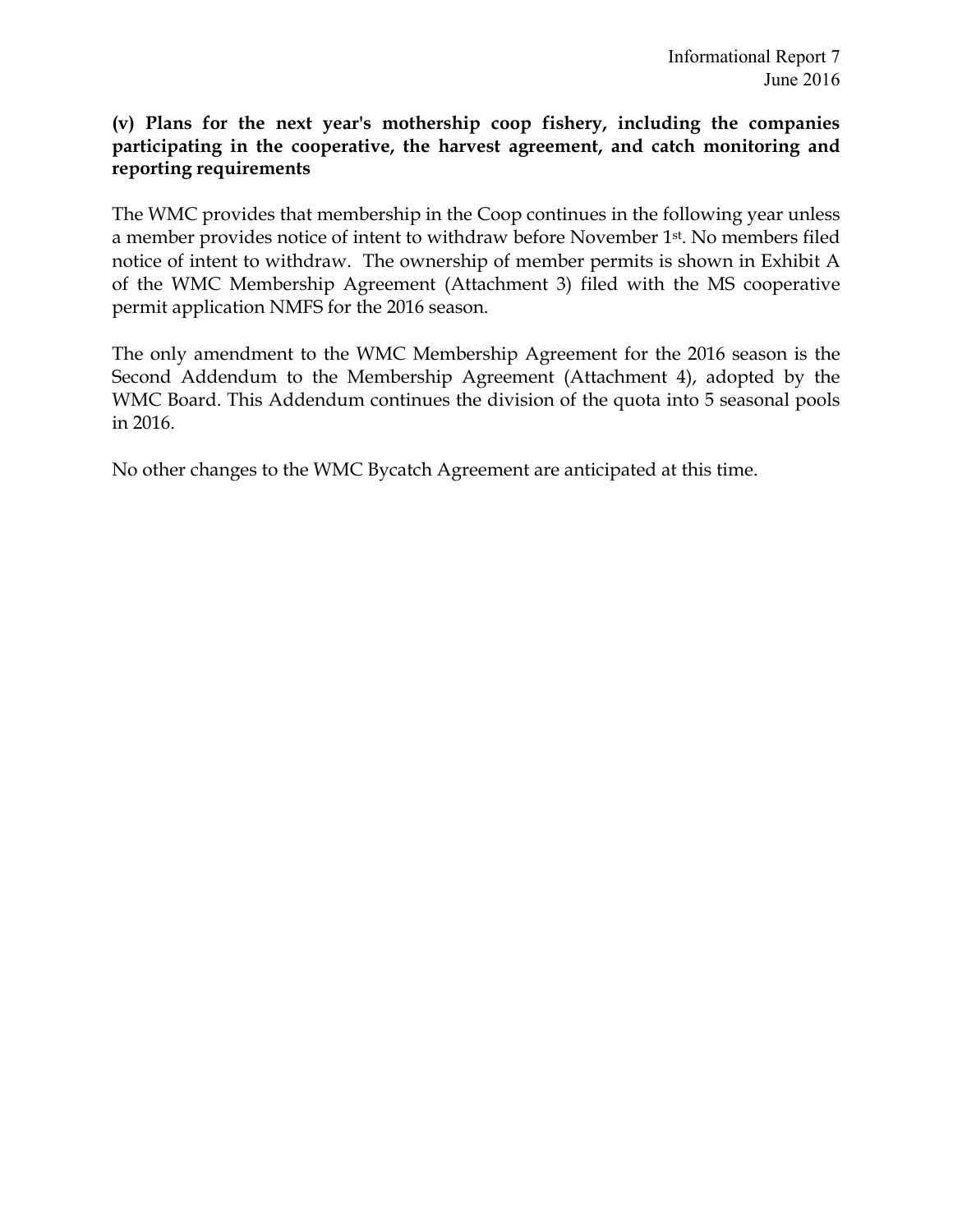$\overline{\phantom{0}}$ 

 $\overline{\phantom{a}}$ 

# Attachment 1

# Table 1

| <b>Species Name</b>              |      |                    | <b>WMC FLEET TOTALS</b> |             |  |  |  |
|----------------------------------|------|--------------------|-------------------------|-------------|--|--|--|
| <b>ROUNDFISH</b>                 | Code | Retained mt        | Discard mt              | Total       |  |  |  |
| Whiting                          | 112  | 27,538.3           | 119.9                   | 27,658.1    |  |  |  |
| Lingcod                          | 130  | 0.740              | 0.111                   | 0.850       |  |  |  |
| Sablefish                        | 710  | 1.831              | 0.087                   | 1.918       |  |  |  |
| <b>FLATFISH</b>                  | Code | <b>Retained mt</b> | Discard mt              | Total       |  |  |  |
| <b>Arrowtooth Flounder</b>       | 121  | 0.443              | 0.409                   | 0.852       |  |  |  |
| Dover Sole                       | 124  | 0.013              | 0.024                   | 0.037       |  |  |  |
| Other Flatfish                   |      | 0.164              | 0.186                   | 0.350       |  |  |  |
| <b>ROCKFISH</b>                  | Code | Retained mt        | Discard mt              | Total       |  |  |  |
| <b>Canary Rockfish</b>           | 146  | 0.095              | 0.042                   | 0.137       |  |  |  |
| <b>Dark Blotched Rockfish</b>    | 159  | 1.830              | 0.547                   | 2.377       |  |  |  |
| <b>Pacific Ocean Perch</b>       | 141  | 1.059              | 0.704                   | 1.763       |  |  |  |
| <b>Widow Rockfish</b>            | 156  | 8.801              | 8.410                   | 17.211      |  |  |  |
| Bocaccio                         | 137  | 0.049              | 0.035                   | 0.084       |  |  |  |
| Shortbelly Rockfish              | 181  | 0.001              | 0.009                   | 0.010       |  |  |  |
| Shortspine Thornyhead            | 143  | 0.230              | 1.500                   | 1.730       |  |  |  |
| <b>Yellowtail Rockfish</b>       | 155  | 40.794             | 45.090                  | 85.884      |  |  |  |
| Minor Shelf Rockfish             |      | 0.032              | 0.336                   | 0.368       |  |  |  |
| Minor Slope Rockfish             |      | 5.651              | 4.510                   | 10.161      |  |  |  |
| REMAINING GROUNDFISH SPECIES     | Code | Retained mt        | Discard mt              | Total       |  |  |  |
| Spiny Dogfish Shark              | 691  | 0.144              | 2.861                   | 3.004       |  |  |  |
| Longnose Skate                   | 701  | 0.063              | 0.214                   | 0.276       |  |  |  |
| Other Fish                       |      | 0.054              | 0.277                   | 0.332       |  |  |  |
| PROHIBITED SPECIES               | Code | Retained #         | Discard #               | Total       |  |  |  |
| <b>Chinook Salmon</b>            | 410  | 0                  | 262                     | 262         |  |  |  |
| Chum Salmon                      | 450  | 0                  | 0                       | 0           |  |  |  |
| Coho Salmon                      | 430  | 0                  | 0                       | $\mathbf 0$ |  |  |  |
| Pink Salmon                      | 440  | 0                  | 0                       | $\mathbf 0$ |  |  |  |
| Pacific Halibut (in Metric Tons) | 200  | 0.000              | 0.049                   | 0.049       |  |  |  |
| NON GROUNDFISH SPECIES           | Code | Retained mt        | Discard mt              | Total       |  |  |  |
| American Shad                    | 180  | 0.383              | 1.774                   | 2.156       |  |  |  |
| Jack Mackerel                    |      | 14.287             | 9.360                   | 23.647      |  |  |  |
| Pacific Herring                  | 235  | 0.039              | 0.020                   | 0.059       |  |  |  |
| Pacific Mackerel                 |      | 0.236              | 0.074                   | 0.309       |  |  |  |
| Pacific Sardine                  | 170  | 0.005              | 0.000                   | 0.005       |  |  |  |
| <b>Squid Unidentified</b>        | 875  | 3.824              | 7.398                   | 11.222      |  |  |  |
| All other nongroundfish          |      | 5.809              | 19.777                  | 25.586      |  |  |  |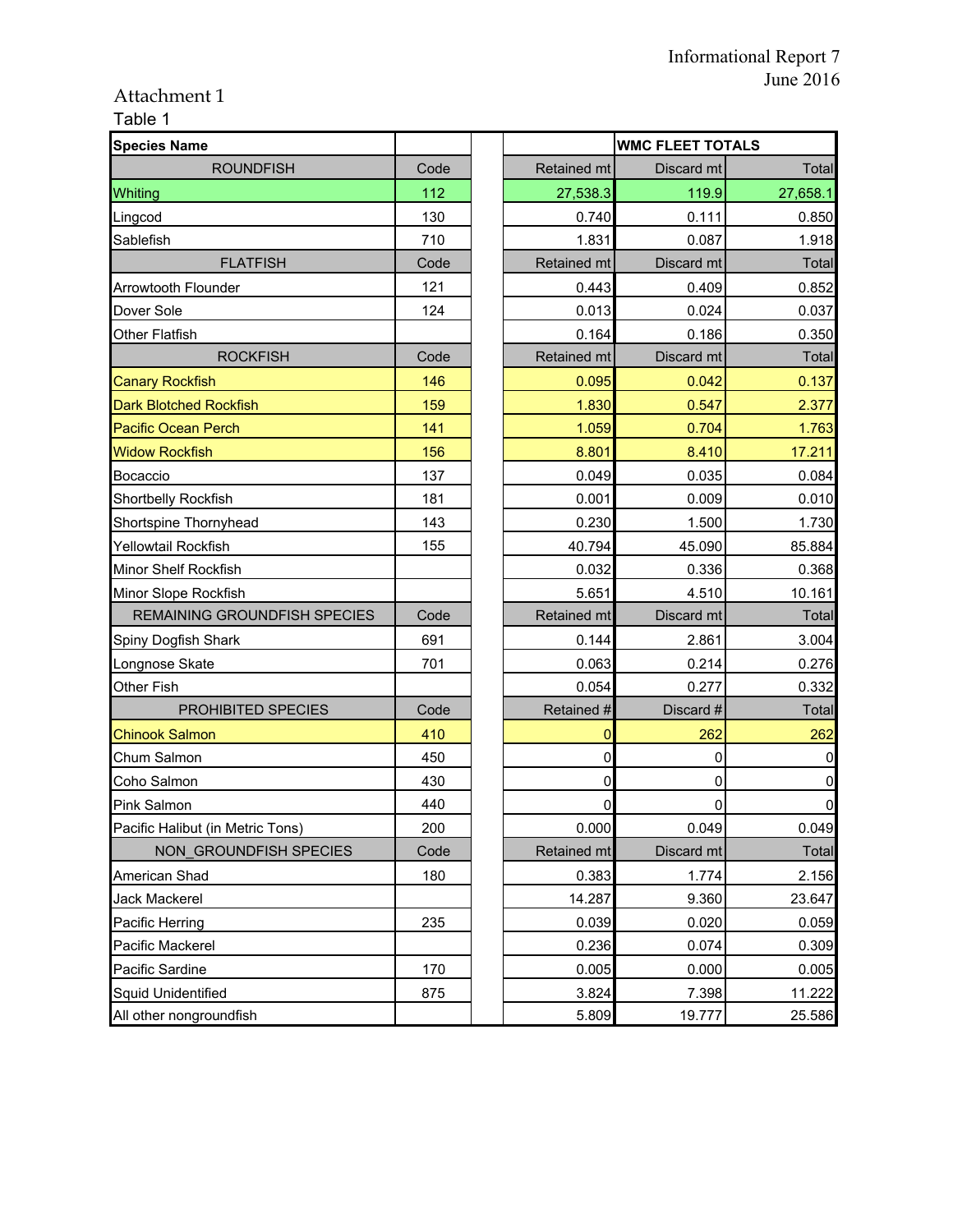Table 2a

| <b>Species Name</b>              | <b>Arctic Fury</b>     |                   | Lisa Melinda           |           | Mark I                 |                |
|----------------------------------|------------------------|-------------------|------------------------|-----------|------------------------|----------------|
| <b>ROUNDFISH</b>                 | Retained mt            | Discard mt        | Retained mt Discard mt |           | Retained mt Discard mt |                |
| Whiting                          | 3,733.3                | 3.5               | 2,152.1                | 21.2      | 611.7                  | 0.1            |
| Lingcod                          | 0.032                  | 0.000             | 0.091                  | 0.000     |                        |                |
| Sablefish                        |                        |                   | 0.024                  | 0.000     | 0.127                  | 0.000          |
| <b>FLATFISH</b>                  | <b>Retained mt</b>     | <b>Discard mt</b> | Retained mt Discard mt |           | Retained mt Discard mt |                |
| Arrowtooth Flounder              | 0.000                  | 0.011             | 0.083                  | 0.000     | 0.000                  | 0.033          |
| Dover Sole                       |                        |                   |                        |           | 0.000                  | 0.003          |
| <b>Other Flatfish</b>            | 0.000                  | 0.001             | 0.018                  | 0.000     | 0.000                  | 0.007          |
| <b>ROCKFISH</b>                  | <b>Retained mt</b>     | Discard mt        | Retained mt Discard mt |           | Retained mt            | Discard mt     |
| <b>Canary Rockfish</b>           |                        |                   | 0.011                  | 0.000     |                        |                |
| <b>Dark Blotched Rockfish</b>    | 0.000                  | 0.002             | 0.040                  | 0.000     |                        |                |
| <b>Pacific Ocean Perch</b>       | 0.182                  | 0.082             | 0.116                  | 0.001     | 0.001                  | 0.013          |
| <b>Widow Rockfish</b>            | 0.006                  | 0.050             | 0.068                  | 0.000     | 0.000                  | 0.020          |
| Bocaccio                         | 0.000                  | 0.000             | 0.000                  | 0.000     |                        |                |
| Shortbelly Rockfish              | 0.000                  | 0.001             | 0.139                  | 0.000     |                        |                |
| Shortspine Thornyhead            | 0.043                  | 0.994             | 2.442                  | 0.001     | 0.000                  | 0.006          |
| Yellowtail Rockfish              | 0.000                  | 3.297             | 6.599                  | 0.045     | 0.000                  | 0.015          |
| <b>Minor Shelf Rockfish</b>      | 0.000                  | 0.006             | 0.015                  | 0.000     | 0.000                  | 0.000          |
| Minor Slope Rockfish             | 0.441                  | 0.219             | 0.424                  | 0.006     | 0.007                  | 0.212          |
| REMAINING GROUNDFISH SPECIES     | Retained mt            | Discard mt        | Retained mt Discard mt |           | Retained mt Discard mt |                |
| Spiny Dogfish Shark              | 0.000                  | 0.188             | 0.038                  | 0.275     | 0.000                  | 0.323          |
| Longnose Skate                   | 0.000                  | 0.038             | 0.033                  | 0.030     | 0.000                  | 0.018          |
| Other Fish                       | 0.000                  | 0.000             | 0.006                  | 0.000     | 0.000                  | 0.000          |
| <b>PROHIBITED SPECIES</b>        | Retained #             | Discard #         | Retained #             | Discard # | Retained #             | Discard #      |
| <b>Chinook Salmon</b>            | $\overline{0}$         | 19                | 0                      | 10        | 0                      | 101            |
| Chum Salmon                      | 0                      | 0                 | 0                      | 0         | 0                      | $\pmb{0}$      |
| Coho Salmon                      | 0                      | 0                 | 0                      | 0         | 0                      | $\overline{0}$ |
| Pink Salmon                      | 0                      |                   | 0                      | 0         | 0                      | $\overline{0}$ |
| Pacific Halibut (in Metric Tons) | 0.000                  | 0.000             | 0.000                  | 0.012     | 0.000                  | 0.000          |
| NON_GROUNDFISH SPECIES           | Retained mt Discard mt |                   | Retained mt Discard mt |           | Retained mt Discard mt |                |
| American Shad                    | 0.000                  | 0.114             | 0.045                  | 0.340     | 0.000                  | 0.058          |
| <b>Jack Mackerel</b>             | 0.000                  | 0.014             | 0.008                  | 0.000     | 0.000                  | 8.154          |
| Pacific Herring                  | 0.000                  | 0.000             | 0.009                  | 0.000     | 0.000                  | 0.002          |
| Pacific Mackerel                 | 0.000                  | 0.002             | 0.001                  | 0.000     | 0.000                  | 0.048          |
| Pacific Sardine                  |                        |                   | 0.003                  | 0.000     | 0.000                  | 0.000          |
| <b>Squid Unidentified</b>        | 0.574                  | 0.795             | 0.043                  | 0.834     | 0.067                  | 0.453          |
| All other nongroundfish          | 0.000                  | 0.975             | 1.786                  | 0.870     | 0.045                  | 2.149          |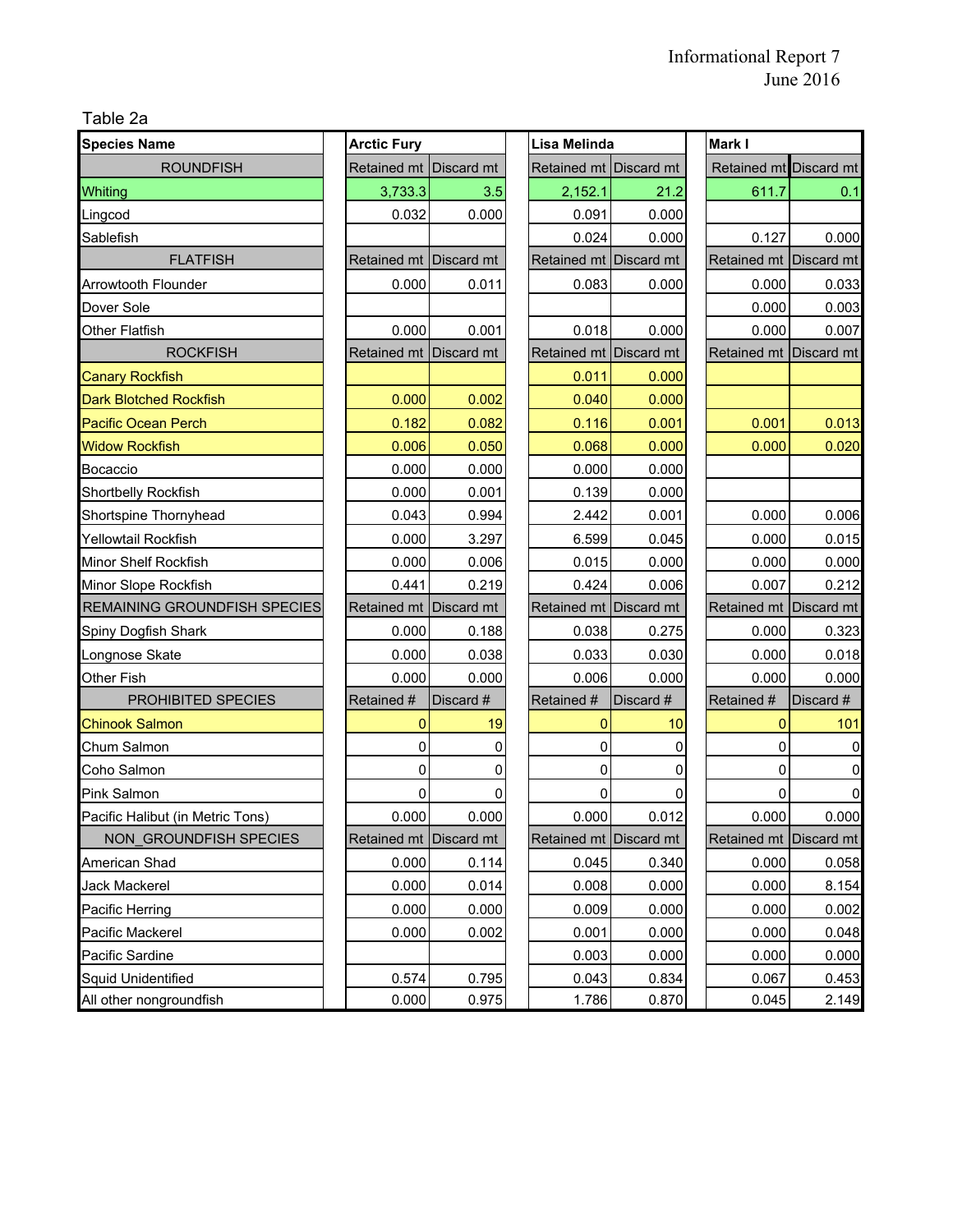Table 2b

| <b>Species Name</b>                 | <b>Miss Berdie</b>     |            | <b>Miss Sarah</b>      |              | <b>Muir Milach</b>     |                |
|-------------------------------------|------------------------|------------|------------------------|--------------|------------------------|----------------|
| <b>ROUNDFISH</b>                    | <b>Retained mt</b>     | Discard mt | <b>Retained mt</b>     | Discard mt   | Retained mt Discard mt |                |
| Whiting                             | 479.0                  | 1.2        | 1,882.2                | 3.9          | 2,278.3                | 21.8           |
| Lingcod                             |                        | 0.000      | 0.056                  | 0.078        | 0.115                  | 0.001          |
| Sablefish                           | 0.271                  | 0.061      |                        | 0.000        | 0.010                  | 0.000          |
| <b>FLATFISH</b>                     | Retained mt Discard mt |            | Retained mt Discard mt |              | Retained mt            | Discard mt     |
| <b>Arrowtooth Flounder</b>          | 0.012                  | 0.114      | 0.006                  | 0.000        | 0.075                  | 0.000          |
| Dover Sole                          | 0.000                  | 0.016      |                        | 0.000        | 0.001                  | 0.000          |
| <b>Other Flatfish</b>               | 0.017                  | 0.055      | 0.001                  | 0.000        | 0.002                  | 0.000          |
| <b>ROCKFISH</b>                     | Retained mt            | Discard mt | Retained mt Discard mt |              | Retained mt            | Discard mt     |
| <b>Canary Rockfish</b>              |                        |            | 0.000                  | 0.018        | 0.031                  | 0.000          |
| <b>Dark Blotched Rockfish</b>       |                        |            | 0.000                  | 0.008        | 0.019                  | 0.000          |
| <b>Pacific Ocean Perch</b>          | 0.000                  | 0.020      | 0.000                  | 0.144        | 0.845                  | 0.001          |
| <b>Widow Rockfish</b>               | 0.000                  | 0.061      | 0.000                  | 0.087        | 0.183                  | 0.001          |
| Bocaccio                            | 0.000                  | 0.000      | 0.000                  | 0.004        | 0.000                  | 0.000          |
| Shortbelly Rockfish                 | 0.000                  | 0.490      | 0.000                  | 0.003        | 0.042                  | 0.000          |
| Shortspine Thornyhead               | 0.000                  | 0.248      | 0.000                  | 1.698        | 1.840                  | 0.036          |
| Yellowtail Rockfish                 |                        |            | 0.000                  | 7.424        | 13.436                 | 0.061          |
| Minor Shelf Rockfish                | 0.000                  | 0.001      | 0.000                  | 0.019        | 0.004                  | 0.000          |
| Minor Slope Rockfish                | 0.033                  | 0.758      | 0.041                  | 0.029        | 1.500                  | 0.002          |
| <b>REMAINING GROUNDFISH SPECIES</b> | Retained mt Discard mt |            | Retained mt Discard mt |              | Retained mt Discard mt |                |
| Spiny Dogfish Shark                 | 0.000                  | 0.137      | 0.000                  | 0.096        | 0.060                  | 0.335          |
| Longnose Skate                      |                        | 0.000      | 0.000                  | 0.023        | 0.016                  | 0.000          |
| Other Fish                          | 0.000                  | 0.000      | 0.000                  | 0.000        | 0.048                  | 0.069          |
| PROHIBITED SPECIES                  | Retained #             | Discard #  | Retained #             | Discard #    | Retained #             | Discard #      |
| <b>Chinook Salmon</b>               | $\overline{0}$         | 0          | $\overline{0}$         | 15           | $\overline{0}$         | 19             |
| Chum Salmon                         | 0                      | 0          | 0                      | 0            | 0                      | $\pmb{0}$      |
| Coho Salmon                         | 0                      | 0          | 0                      | $\mathbf{0}$ | 0                      | $\overline{0}$ |
| Pink Salmon                         | 0                      |            | 0                      | 0            | 0                      | $\overline{0}$ |
| Pacific Halibut (in Metric Tons)    | 0.000                  | 0.000      | 0.000                  | 0.000        | 0.000                  | 0.000          |
| NON_GROUNDFISH SPECIES              | Retained mt Discard mt |            | Retained mt Discard mt |              | Retained mt Discard mt |                |
| American Shad                       |                        | 0.000      | 0.057                  | 0.350        | 0.005                  | 0.101          |
| Jack Mackerel                       | 0.003                  | 0.006      |                        | 0.000        | 13.829                 | 0.000          |
| Pacific Herring                     | 0.000                  | 0.000      | 0.002                  | 0.004        | 0.012                  | 0.000          |
| Pacific Mackerel                    | 0.005                  | 0.005      |                        | 0.000        | 0.078                  | 0.000          |
| Pacific Sardine                     |                        |            |                        |              | 0.002                  | 0.000          |
| <b>Squid Unidentified</b>           | 0.000                  | 0.656      | 0.565                  | 0.006        | 0.028                  | 1.120          |
| All other nongroundfish             | 0.145                  | 3.772      | 0.000                  | 0.197        | 1.458                  | 0.469          |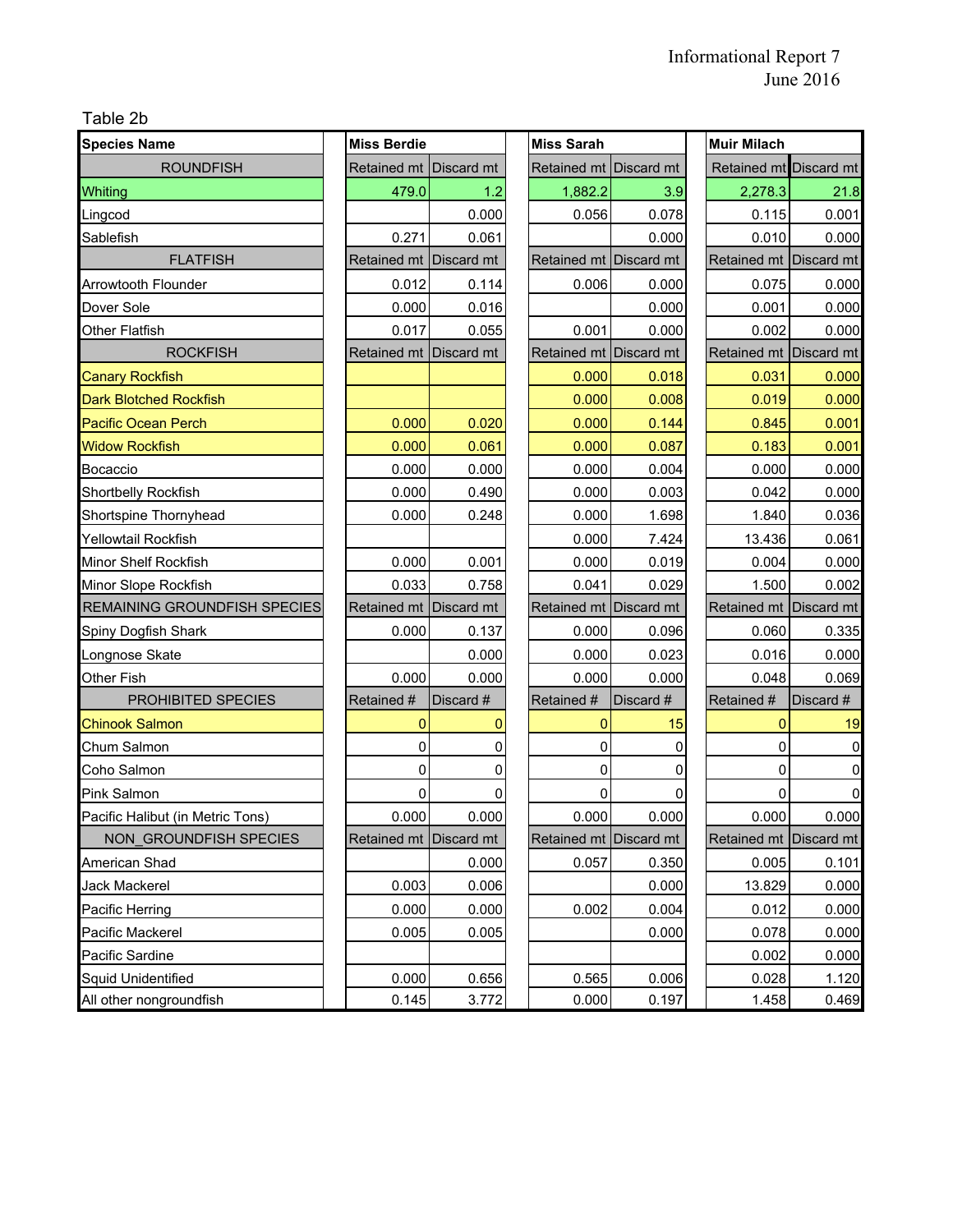Table 2c

| <b>Species Name</b>              | <b>Nordic Star</b>     |            | Pegasus                |              |  | Predator               |                |  |
|----------------------------------|------------------------|------------|------------------------|--------------|--|------------------------|----------------|--|
| <b>ROUNDFISH</b>                 | Retained mt            | Discard mt | Retained mt            | Discard mt   |  | Retained mt Discard mt |                |  |
| <b>Whiting</b>                   | 2,516.6                | 3.9        | 3,965.6                | 14.6         |  | 1,963.2                | 26.4           |  |
| Lingcod                          | 0.169                  | 0.001      | 0.029                  | 0.000        |  | 0.077                  | 0.029          |  |
| Sablefish                        | 0.025                  | 0.000      | 0.005                  | 0.000        |  |                        |                |  |
| <b>FLATFISH</b>                  | Retained mt Discard mt |            | Retained mt Discard mt |              |  | Retained mt Discard mt |                |  |
| <b>Arrowtooth Flounder</b>       | 0.130                  | 0.000      | 0.000                  | 0.014        |  | 0.013                  | 0.001          |  |
| Dover Sole                       | 0.001                  | 0.000      |                        |              |  |                        |                |  |
| <b>Other Flatfish</b>            | 0.061                  | 0.000      | 0.000                  | 0.001        |  | 0.000                  | 0.000          |  |
| <b>ROCKFISH</b>                  | Retained mt Discard mt |            | Retained mt Discard mt |              |  | <b>Retained mt</b>     | Discard mt     |  |
| <b>Canary Rockfish</b>           | 0.006                  | 0.000      |                        |              |  |                        |                |  |
| <b>Dark Blotched Rockfish</b>    | 0.036                  | 0.000      | 0.000                  | 0.008        |  |                        |                |  |
| <b>Pacific Ocean Perch</b>       | 0.418                  | 0.000      | 0.097                  | 0.073        |  | 0.020                  | 0.051          |  |
| <b>Widow Rockfish</b>            | 0.780                  | 0.000      | 0.009                  | 0.343        |  | 0.000                  | 0.006          |  |
| Bocaccio                         | 0.001                  | 0.000      | 0.000                  | 0.001        |  | 0.000                  | 0.000          |  |
| Shortbelly Rockfish              | 0.044                  | 0.000      | 0.000                  | 0.005        |  | 0.000                  | 0.003          |  |
| Shortspine Thornyhead            | 4.415                  | 0.001      | 0.003                  | 0.977        |  | 0.000                  | 1.093          |  |
| Yellowtail Rockfish              | 20.716                 | 0.033      | 0.000                  | 1.754        |  | 0.000                  | 4.707          |  |
| Minor Shelf Rockfish             | 0.014                  | 0.000      | 0.000                  | 0.014        |  | 0.000                  | 0.052          |  |
| Minor Slope Rockfish             | 2.133                  | 0.000      | 0.476                  | 0.130        |  | 0.015                  | 0.015          |  |
| REMAINING GROUNDFISH SPECIES     | Retained mt            | Discard mt | Retained mt Discard mt |              |  | Retained mt Discard mt |                |  |
| Spiny Dogfish Shark              | 0.046                  | 0.333      | 0.000                  | 0.185        |  | 0.000                  | 0.015          |  |
| Longnose Skate                   | 0.014                  | 0.008      |                        |              |  |                        |                |  |
| Other Fish                       | 0.000                  | 0.111      | 0.000                  | 0.009        |  | 0.000                  | 0.000          |  |
| PROHIBITED SPECIES               | Retained #             | Discard #  | Retained #             | Discard #    |  | Retained #             | Discard #      |  |
| <b>Chinook Salmon</b>            | $\mathbf{0}$           | 30         | $\mathbf 0$            | 13           |  | $\overline{0}$         | 12             |  |
| Chum Salmon                      | 0                      | 0          | 0                      | 0            |  | 0                      | $\pmb{0}$      |  |
| Coho Salmon                      | 0                      | 0          | 0                      | $\mathbf{0}$ |  | 0                      | $\overline{0}$ |  |
| Pink Salmon                      | 0                      |            | 0                      | 0            |  | 0                      | $\overline{0}$ |  |
| Pacific Halibut (in Metric Tons) | 0.000                  | 0.000      | 0.000                  | 0.000        |  | 0.000                  | 0.000          |  |
| NON GROUNDFISH SPECIES           | Retained mt Discard mt |            | Retained mt Discard mt |              |  | Retained mt Discard mt |                |  |
| American Shad                    | 0.018                  | 0.074      | 0.000                  | 0.085        |  | 0.122                  | 0.165          |  |
| Jack Mackerel                    | 0.134                  | 0.000      | 0.000                  | 0.005        |  |                        | 0.000          |  |
| Pacific Herring                  | 0.012                  | 0.000      | 0.000                  | 0.000        |  | 0.001                  | 0.004          |  |
| Pacific Mackerel                 | 0.115                  | 0.000      | 0.000                  | 0.006        |  | 0.002                  | 0.000          |  |
| Pacific Sardine                  |                        |            |                        |              |  |                        |                |  |
| <b>Squid Unidentified</b>        | 0.055                  | 1.046      | 0.296                  | 0.714        |  | 0.771                  | 0.005          |  |
| All other nongroundfish          | 2.374                  | 0.438      | 0.000                  | 0.483        |  | 0.000                  | 0.069          |  |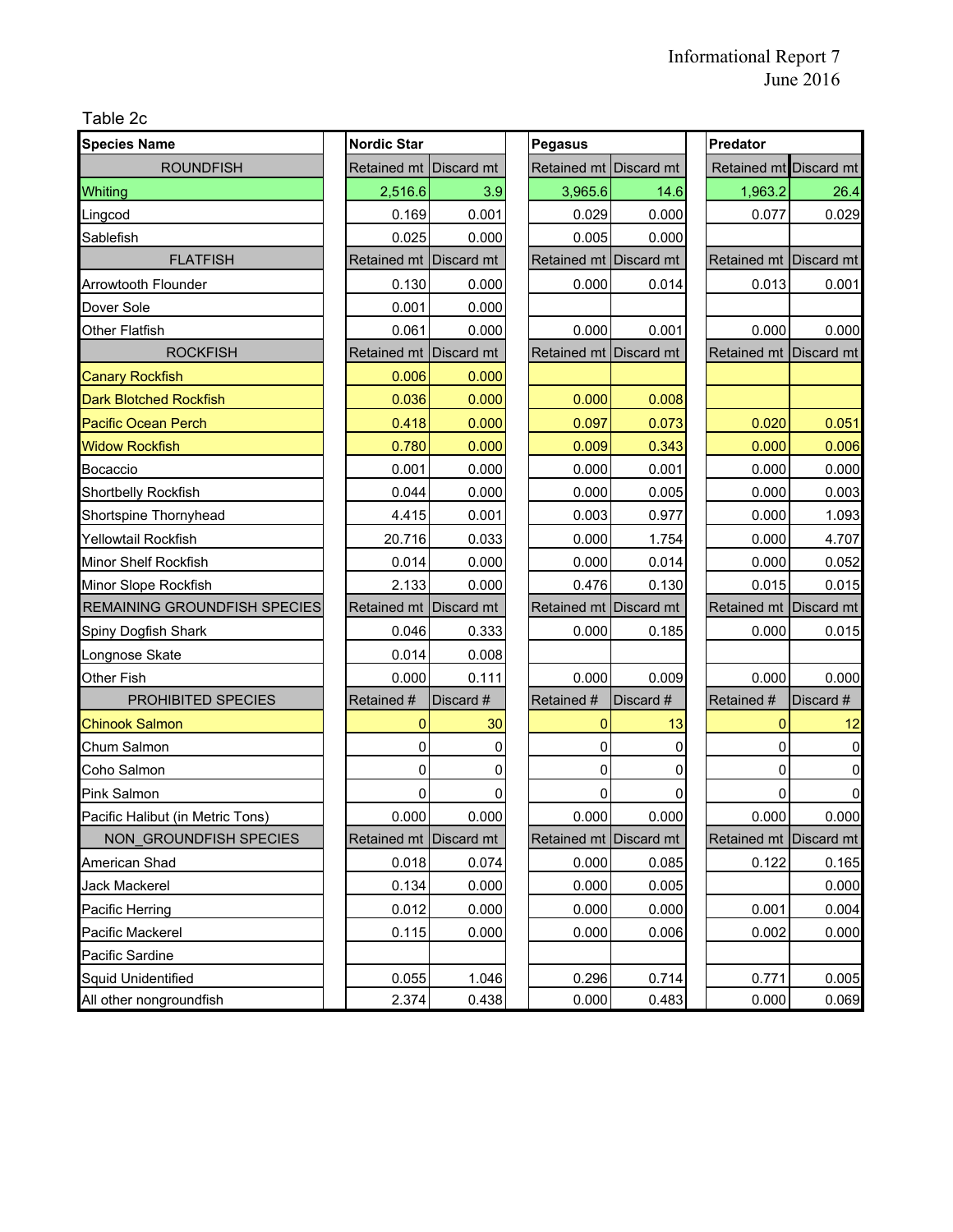Table 2d

| <b>Species Name</b>                 | Raven                  |            | <b>Sea Storm</b>       |              | Seadawn                |                |
|-------------------------------------|------------------------|------------|------------------------|--------------|------------------------|----------------|
| <b>ROUNDFISH</b>                    | Retained mt            | Discard mt | <b>Retained mt</b>     | Discard mt   | Retained mt            | Discard mt     |
| Whiting                             | 3,772.8                | 15.0       | 453.5                  | 0.0          | 434.6                  | 0.1            |
| Lingcod                             | 0.094                  | 0.001      |                        |              |                        |                |
| Sablefish                           |                        |            | 0.490                  | 0.023        | 0.396                  | 0.001          |
| <b>FLATFISH</b>                     | Retained mt Discard mt |            | Retained mt Discard mt |              | Retained mt            | Discard mt     |
| <b>Arrowtooth Flounder</b>          | 0.000                  | 0.011      | 0.035                  | 0.128        | 0.026                  | 0.030          |
| Dover Sole                          |                        |            | 0.001                  | 0.000        | 0.007                  | 0.003          |
| <b>Other Flatfish</b>               | 0.000                  | 0.001      | 0.005                  | 0.075        | 0.023                  | 0.018          |
| <b>ROCKFISH</b>                     | Retained mt Discard mt |            | Retained mt            | Discard mt   | Retained mt            | Discard mt     |
| <b>Canary Rockfish</b>              | 0.000                  | 0.009      |                        |              |                        |                |
| <b>Dark Blotched Rockfish</b>       | 0.000                  | 0.021      |                        |              |                        |                |
| <b>Pacific Ocean Perch</b>          | 0.151                  | 0.030      | 0.000                  | 0.013        | 0.000                  | 0.005          |
| <b>Widow Rockfish</b>               | 0.007                  | 0.006      | 0.000                  | 0.019        | 0.000                  | 0.006          |
| Bocaccio                            | 0.000                  | 0.002      | 0.000                  | 0.000        |                        |                |
| Shortbelly Rockfish                 | 0.000                  | 0.000      | 0.000                  | 0.353        | 0.005                  | 0.438          |
| Shortspine Thornyhead               | 0.058                  | 2.465      | 0.000                  | 0.026        | 0.000                  | 0.016          |
| Yellowtail Rockfish                 | 0.000                  | 14.851     |                        |              |                        |                |
| Minor Shelf Rockfish                | 0.000                  | 0.187      | 0.000                  | 0.002        | 0.000                  | 0.000          |
| Minor Slope Rockfish                | 0.200                  | 0.087      | 0.287                  | 0.810        | 0.020                  | 1.513          |
| <b>REMAINING GROUNDFISH SPECIES</b> | Retained mt            | Discard mt | Retained mt Discard mt |              | Retained mt Discard mt |                |
| Spiny Dogfish Shark                 | 0.000                  | 0.121      | 0.000                  | 0.295        | 0.000                  | 0.099          |
| Longnose Skate                      | 0.000                  | 0.018      | 0.000                  | 0.015        | 0.000                  | 0.032          |
| Other Fish                          | 0.000                  | 0.000      | 0.000                  | 0.000        | 0.000                  | 0.000          |
| PROHIBITED SPECIES                  | Retained #             | Discard #  | Retained #             | Discard #    | Retained #             | Discard #      |
| <b>Chinook Salmon</b>               | $\mathbf{0}$           | 16         | $\overline{0}$         | $\mathbf{0}$ | 0                      | $\mathbf{3}$   |
| Chum Salmon                         | 0                      | 0          | 0                      | 0            | 0                      | $\overline{0}$ |
| Coho Salmon                         | 0                      | 0          | 0                      | 0            | 0                      | $\overline{0}$ |
| Pink Salmon                         | 0                      |            | 0                      | 0            | 0                      | $\overline{0}$ |
| Pacific Halibut (in Metric Tons)    | 0.000                  | 0.000      | 0.000                  | 0.000        | 0.000                  | 0.000          |
| NON_GROUNDFISH SPECIES              | Retained mt Discard mt |            | Retained mt Discard mt |              | Retained mt Discard mt |                |
| American Shad                       | 0.000                  | 0.145      |                        | 0.000        |                        | 0.000          |
| Jack Mackerel                       | 0.012                  | 0.009      | 0.024                  | 0.001        | 0.031                  | 0.577          |
| Pacific Herring                     | 0.000                  | 0.000      | 0.000                  | 0.000        | 0.000                  | 0.000          |
| Pacific Mackerel                    | 0.000                  | 0.003      |                        |              |                        |                |
| Pacific Sardine                     |                        |            |                        |              |                        |                |
| <b>Squid Unidentified</b>           | 0.238                  | 0.534      | 0.000                  | 0.277        | 0.000                  | 0.293          |
| All other nongroundfish             | 0.000                  | 0.665      | 0.000                  | 2.624        | 0.000                  | 1.794          |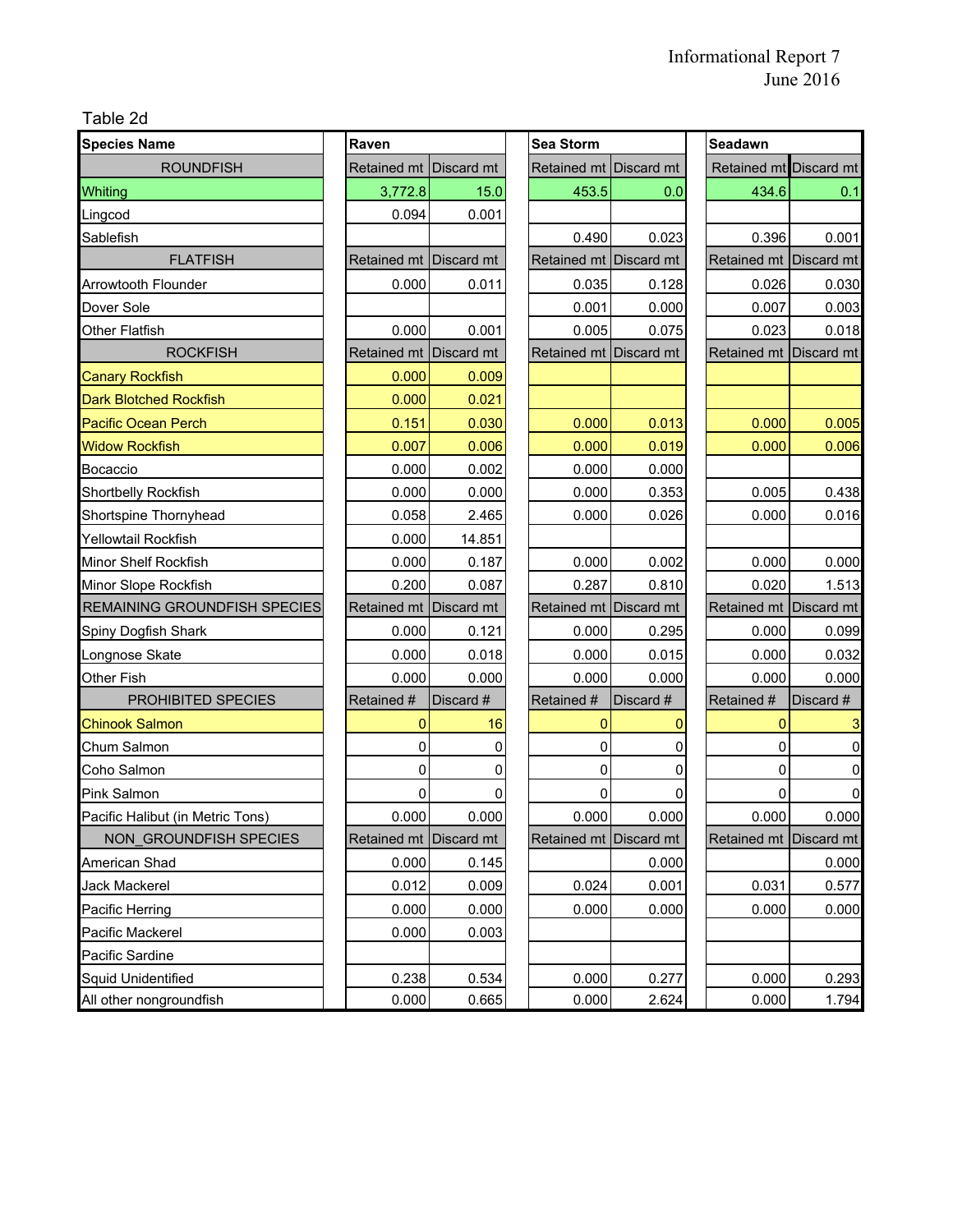Table 2e

| <b>Species Name</b>              | <b>Seeker</b>          |            | <b>Traveler</b>        |             |  | <b>WMC FLEET TOTALS</b> |                |
|----------------------------------|------------------------|------------|------------------------|-------------|--|-------------------------|----------------|
| <b>ROUNDFISH</b>                 | Retained mt            | Discard mt | <b>Retained mt</b>     | Discard mt  |  | Retained mt Discard mt  |                |
| Whiting                          | 2,671.4                | 8.2        | 624.1                  | 0.0         |  | 27,538.3                | 119.9          |
| Lingcod                          | 0.077                  | 0.000      |                        |             |  | 0.740                   | 0.111          |
| Sablefish                        | 0.290                  | 0.003      | 0.193                  | 0.000       |  | 1.831                   | 0.087          |
| <b>FLATFISH</b>                  | Retained mt            | Discard mt | Retained mt Discard mt |             |  | Retained mt             | Discard mt     |
| <b>Arrowtooth Flounder</b>       | 0.064                  | 0.044      | 0.000                  | 0.022       |  | 0.443                   | 0.409          |
| Dover Sole                       | 0.002                  | 0.002      |                        | 0.000       |  | 0.013                   | 0.024          |
| <b>Other Flatfish</b>            | 0.037                  | 0.026      | 0.000                  | 0.004       |  | 0.164                   | 0.186          |
| <b>ROCKFISH</b>                  | Retained mt            | Discard mt | Retained mt Discard mt |             |  | Retained mt Discard mt  |                |
| <b>Canary Rockfish</b>           | 0.000                  | 0.008      |                        |             |  | 0.095                   | 0.042          |
| <b>Dark Blotched Rockfish</b>    |                        |            | 0.000                  | 0.002       |  | 1.830                   | 0.547          |
| <b>Pacific Ocean Perch</b>       | 0.000                  | 0.099      | 0.000                  | 0.016       |  | 1.059                   | 0.704          |
| <b>Widow Rockfish</b>            | 0.000                  | 0.091      | 0.005                  | 0.015       |  | 8.801                   | 8.410          |
| Bocaccio                         | 0.000                  | 0.000      | 0.000                  | 0.001       |  | 0.049                   | 0.035          |
| Shortbelly Rockfish              | 0.000                  | 0.207      | 0.000                  | 0.001       |  | 0.001                   | 0.009          |
| Shortspine Thornyhead            | 0.000                  | 0.829      | 0.001                  | 0.020       |  | 0.230                   | 1.500          |
| Yellowtail Rockfish              | 0.000                  | 12.894     | 0.042                  | 0.010       |  | 40.794                  | 45.090         |
| Minor Shelf Rockfish             | 0.000                  | 0.056      | 0.000                  | 0.000       |  | 0.032                   | 0.336          |
| Minor Slope Rockfish             | 0.034                  | 0.565      | 0.040                  | 0.164       |  | 5.651                   | 4.510          |
| REMAINING GROUNDFISH SPECIES     | Retained mt            | Discard mt | Retained mt Discard mt |             |  | Retained mt             | Discard mt     |
| Spiny Dogfish Shark              | 0.000                  | 0.124      | 0.000                  | 0.336       |  | 0.144                   | 2.861          |
| Longnose Skate                   |                        |            | 0.000                  | 0.032       |  | 0.063                   | 0.214          |
| Other Fish                       | 0.000                  | 0.088      | 0.000                  | 0.000       |  | 0.054                   | 0.277          |
| PROHIBITED SPECIES               | Retained #             | Discard #  | Retained #             | Discard #   |  | Retained #              | Discard #      |
| <b>Chinook Salmon</b>            | $\overline{0}$         | 11         | $\mathbf 0$            | 13          |  | $\overline{0}$          | 262            |
| Chum Salmon                      | 0                      | 0          | 0                      | 0           |  | 0                       | $\pmb{0}$      |
| Coho Salmon                      | 0                      | 0          | 0                      | $\mathbf 0$ |  | 0                       | $\overline{0}$ |
| Pink Salmon                      | 0                      |            | 0                      | 0           |  | 0                       | $\overline{0}$ |
| Pacific Halibut (in Metric Tons) | 0.000                  | 0.036      | 0.000                  | 0.000       |  | 0.000                   | 0.049          |
| NON GROUNDFISH SPECIES           | Retained mt Discard mt |            | Retained mt Discard mt |             |  | Retained mt Discard mt  |                |
| American Shad                    | 0.136                  | 0.311      | 0.000                  | 0.031       |  | 0.383                   | 1.774          |
| Jack Mackerel                    | 0.002                  | 0.146      | 0.245                  | 0.448       |  | 14.287                  | 9.360          |
| Pacific Herring                  | 0.004                  | 0.005      | 0.000                  | 0.005       |  | 0.039                   | 0.020          |
| Pacific Mackerel                 | 0.028                  | 0.003      | 0.006                  | 0.008       |  | 0.236                   | 0.074          |
| Pacific Sardine                  |                        |            |                        |             |  | 0.005                   | 0.000          |
| <b>Squid Unidentified</b>        | 1.158                  | 0.238      | 0.030                  | 0.427       |  | 3.824                   | 7.398          |
| All other nongroundfish          | 0.000                  | 2.309      | 0.000                  | 2.964       |  | 5.809                   | 19.777         |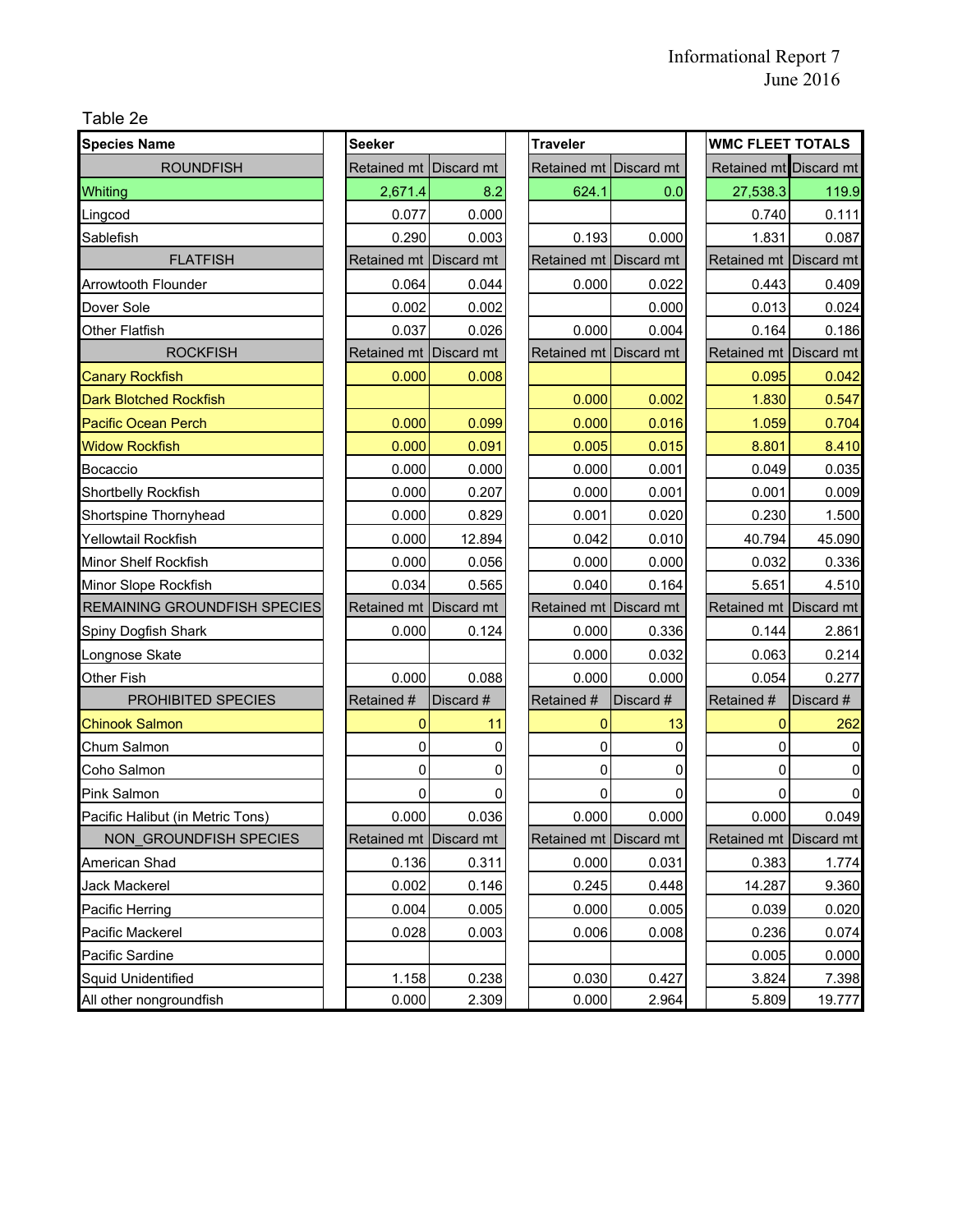#### Attachment 2 Sea State Daily Report 12/31/15 Harvest Last 14 Days (MT)

| Date       |          |      |      | Pacific Hake   Canary Rockfish   Widow Rockfish   Dark Blotched Rockfish   Pacific Ocean Perch   Chinook Salmon   Rougheye Rockfish |      |      |
|------------|----------|------|------|-------------------------------------------------------------------------------------------------------------------------------------|------|------|
| 1/11/2016  |          | 0.00 | 0.00 | 0.00                                                                                                                                | 0.00 | 0.00 |
| 1/10/2016  | $\Omega$ | 0.00 | 0.00 | 0.00                                                                                                                                | 0.00 | 0.00 |
| 1/9/2016   | $\Omega$ | 0.00 | 0.00 | 0.00                                                                                                                                | 0.00 | 0.00 |
| 1/8/2016   | $\Omega$ | 0.00 | 0.00 | 0.00                                                                                                                                | 0.00 | 0.00 |
| 1/7/2016   | $\theta$ | 0.00 | 0.00 | 0.00                                                                                                                                | 0.00 | 0.00 |
| 1/6/2016   | $\Omega$ | 0.00 | 0.00 | 0.00                                                                                                                                | 0.00 | 0.00 |
| 1/5/2016   |          | 0.00 | 0.00 | 0.00                                                                                                                                | 0.00 | 0.00 |
| 1/4/2016   | $\theta$ | 0.00 | 0.00 | 0.00                                                                                                                                | 0.00 | 0.00 |
| 1/3/2016   |          | 0.00 | 0.00 | 0.00                                                                                                                                | 0.00 | 0.00 |
| 1/2/2016   | $\Omega$ | 0.00 | 0.00 | 0.00                                                                                                                                | 0.00 | 0.00 |
| 1/1/2016   |          | 0.00 | 0.00 | 0.00                                                                                                                                | 0.00 | 0.00 |
| 12/31/2015 | $\Omega$ | 0.00 | 0.00 | 0.00                                                                                                                                | 0.00 | 0.00 |
| 12/30/2015 | $\Omega$ | 0.00 | 0.00 | 0.00                                                                                                                                | 0.00 | 0.00 |
| 12/29/2015 | $\Omega$ | 0.00 | 0.00 | 0.00                                                                                                                                | 0.00 | 0.00 |

#### Allocation and Harvest Totals (MT)

|                                 |        |          |                    | Pacific Hake   Canary Rockfish   Widow Rockfish   Dark Blotched Rockfish   Pacific Ocean Perch |           |        | ∟l Chinook Salmon∣Rougheve Rockfish∣ |
|---------------------------------|--------|----------|--------------------|------------------------------------------------------------------------------------------------|-----------|--------|--------------------------------------|
| 2015 Allocation for Motherships | 71.204 | 5.70     | 120.00             | 10.00                                                                                          | 7.20      | 2.166  | 0.001                                |
| Total Catch YTD                 | 27.661 | 0.14     | 17.21 <sub>1</sub> | 2.38                                                                                           | 1.76      | 262    | 6.78                                 |
| Remaining                       | 43,543 | 5.56     | 102.79             | 7.62                                                                                           | 5.44      | 1,904  | $-6.78$                              |
| Percentage Taken                | 38.8%  | $2.4 \%$ | 14.3%              | 23.8%                                                                                          | $24.5 \%$ | 12.1 % | $0.0\%$                              |
| Rate YTD                        |        | 0.01     | 0.62               | 0.09                                                                                           | 0.06      |        | 0.25                                 |

#### Allocation and Harvest By Seasonal Pool (MT)

|                  | Pacific Hake | Canary Rockfish | Widow Rockfish | Dark Blotched Rockfish | Pacific Ocean Perch | Chinook Salmon  | Rougheye Rockfish |
|------------------|--------------|-----------------|----------------|------------------------|---------------------|-----------------|-------------------|
| 2015 Pool 1      |              |                 |                |                        |                     |                 |                   |
| Allocation       | 26,833       | 1.68            | 35.41          | 2.95                   | 2.12                | 639             | 0.00              |
| Catch            | 22,847       | 0.10            | 11.80          | 1.31                   | 1.60                | 140             | 4.92              |
| Remaining        | 3,986        | 1.58            | 23.61          | 1.64                   | 0.53                | 499             | $-4.92$           |
| Percentage Taken | 85.1 %       | 6.2 %           | 33.3 %         | 44.6 %                 | 75.1%               | 21.8%           | $0.0\%$           |
| 2015 Pool 2      |              |                 |                |                        |                     |                 |                   |
| Allocation       | 3,538        | 0.82            | 17.27          | 1.44                   | 1.04                | 312             | 0.00              |
| Catch            | 2,742        | 0.03            | 5.12           | 1.00                   | 0.05                |                 | 0.77              |
| Remaining        | 796          | 0.79            | 12.15          | 0.44                   | 0.99                | 304             | $-0.77$           |
| Percentage Taken | 77.5%        | 3.8%            | 29.7%          | 69.4%                  | 4.6 %               | $2.6\%$         | $0.0\%$           |
| 2015 Pool 3      |              |                 |                |                        |                     |                 |                   |
| Allocation       | 15,901       | 1.20            | 25.31          | 2.11                   | 1.52                | 457             | 0.00              |
| Catch            | 2,046        | 0.00            | 0.29           | 0.06                   | 0.12                | 114             | 1.10              |
| Remaining        | 13,855       | 1.20            | 25.02          | 2.05                   | 1.40                | 343             | $-1.10$           |
| Percentage Taken | 12.9%        | $0.1\%$         | 1.1%           | 3.0%                   | 7.8%                | 25.0%           | $0.0\%$           |
| 2015 Pool 4      |              |                 |                |                        |                     |                 |                   |
| Allocation       | 23,687       | 1.90            | 39.92          | 3.33                   | 2.40                | 721             | 0.00              |
| Catch            | 0            | 0.00            | 0.00           | 0.00                   | 0.00                | $\theta$        | 0.00              |
| Remaining        | 23,687       | 1.90            | 39.92          | 3.33                   | 2.40                | 721             | 0.00              |
| Percentage Taken | $0.0\%$      | $0.0\%$         | $0.0\%$        | $0.0\%$                | $0.0\%$             | $0.0\%$         | $0.0\%$           |
| 2015 Pool 5      |              |                 |                |                        |                     |                 |                   |
| Allocation       | 1,244        | 0.10            | 2.10           | 0.11                   | 0.13                | 38              | 0.00              |
| Catch            | 0            | 0.00            | 0.00           | 0.00                   | 0.00                | $\vert 0 \vert$ | 0.00              |
| Remaining        | 1,244        | 0.10            | 2.10           | 0.11                   | 0.13                | 38              | 0.00              |
| Percentage Taken | $0.0\%$      | $0.0\%$         | $0.0\%$        | $0.0\%$                | $0.0\%$             | $0.0\%$         | $0.0\%$           |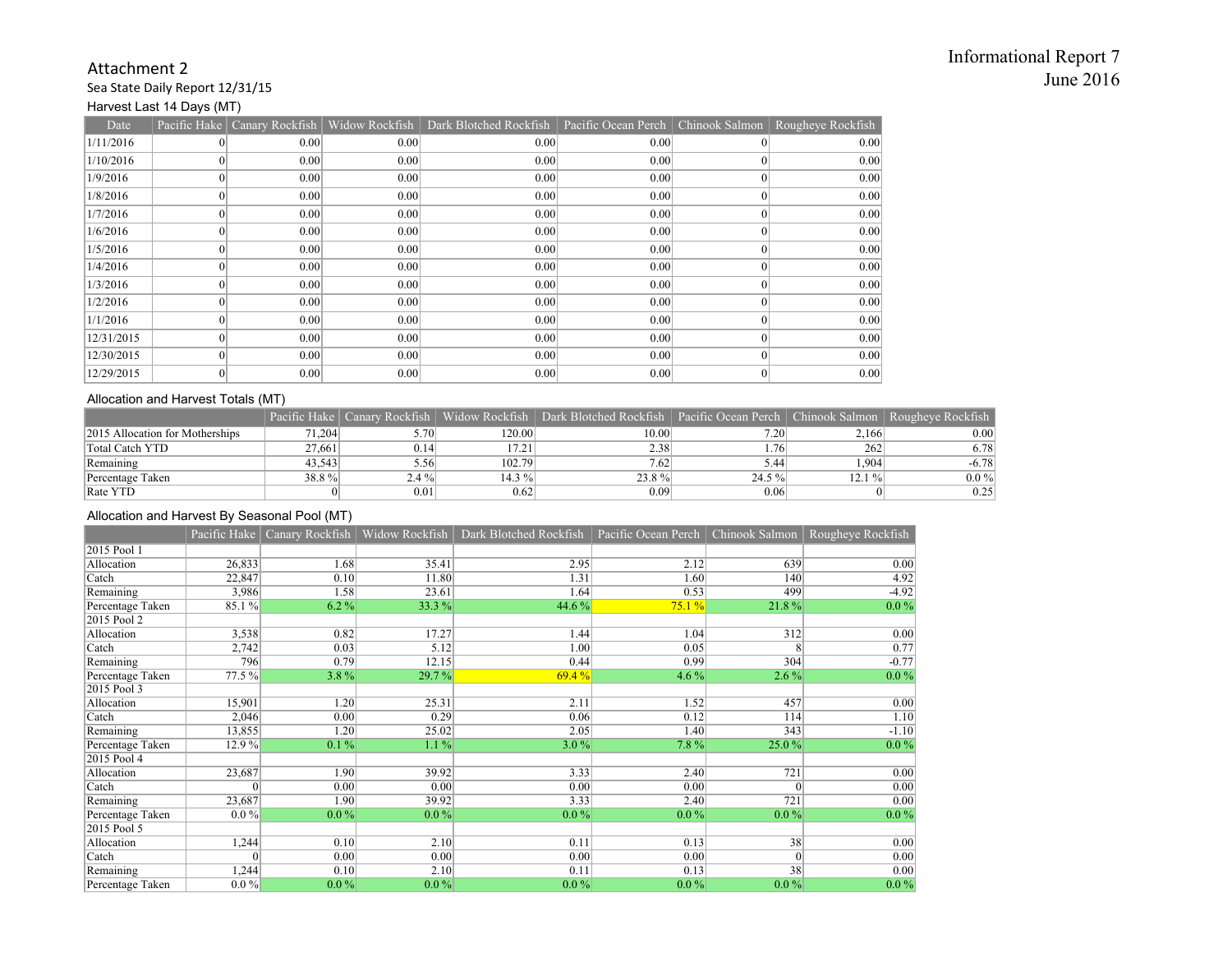#### Vessel Rates YTD (KG/MT)

| Harvesting Vessel   Canary Rockfish |          | Widow Rockfish | Dark Blotched Rockfish | Pacific Ocean Perch   Chinook Salmon |          | Rougheye Rockfish |
|-------------------------------------|----------|----------------|------------------------|--------------------------------------|----------|-------------------|
| Arctic Fury                         | 0.001    | 0.278          | 0.071                  | 0.015                                | 0.005    | 0.136             |
| Lisa Melinda                        | 0.018    | 1.124          | 0.054                  | 0.032                                | 0.005    | 0.183             |
| Mark I                              | $\theta$ | 0.009          | 0.023                  | 0.032                                | 0.165    | 0.23              |
| Miss Berdie                         | $\theta$ | 0.516          | 0.042                  | 0.126                                | $\theta$ | 0.268             |
| Miss Sarah                          | 0.004    | 0.9            | 0.076                  | 0.046                                | 0.008    | 0.032             |
| Muir Milach                         | 0.008    | 0.815          | 0.368                  | 0.08                                 | 0.008    | 0.6               |
| Nordic Star                         | 0.014    | 1.752          | 0.166                  | 0.31                                 | 0.012    | 0.504             |
| Pegasus                             | 0.002    | 0.246          | 0.043                  | 0.088                                | 0.003    | 0.128             |
| Predator                            | $\theta$ | 0.549          | 0.036                  | 0.003                                | 0.006    | 0.012             |
| Raven                               | 0.006    | 0.666          | 0.048                  | 0.004                                | 0.004    | 0.062             |
| Sea Storm                           | $\theta$ | 0.058          | 0.028                  | 0.042                                | $\theta$ | 1.508             |
| Seadawn                             | $\theta$ | 0.038          | 0.012                  | 0.015                                | 0.007    | 2.739             |
| Seeker                              | $\Omega$ | 0.309          | 0.037                  | 0.034                                | 0.004    | 0.031             |
| Traveler                            | 0.002    | 0.033          | 0.025                  | 0.031                                | 0.021    | 0.277             |

#### Fleet Rates YTD (KG/MT)

| Processing Vessel |       | Canary Rockfish   Widow Rockfish | Dark Blotched Rockfish | Pacific Ocean Perch   Chinook Salmon |       | Rougheye Rockfish |
|-------------------|-------|----------------------------------|------------------------|--------------------------------------|-------|-------------------|
| Arctic Storm      | 0.001 | 0.493                            | 0.044                  | 0.034                                | 0.005 | 0.274             |
| Excellence        | 0.003 | 0.3581                           | 0.051                  | 0.036                                | 0.013 | 0.123             |
| Ocean Rover       | 0.014 | .249                             | 0.197                  | 0.148                                | 0.008 | 0.436             |

*Yellow indicates test i part 2 failure (move may be required if 3 day rate fails also)*

#### Fleet Rates Last 3 Days (KG/MT)

Begin Date | End Date | Processing Vessel | Predominant Pool | Canary Rockfish | Widow Rockfish | Dark Blotched Rockfish | Pacific Ocean Perch | Chinook Salmon | Rougheye Rockfish *Yellow indicates test i failure, orange indicates test ii failure (either color indicates that a move is required)*

#### Fleet Daily Rates (KG/MT)

|  |  | Date Processing Vessel Predominant Pool Canary Rockfish   Widow Rockfish   Dark Blotched Rockfish   Pacific Ocean Perch   Chinook Salmon   Rougheye Rockfish |  |  |
|--|--|--------------------------------------------------------------------------------------------------------------------------------------------------------------|--|--|
|  |  |                                                                                                                                                              |  |  |

*Yellow indicates test iii failure (move required)*

#### 4.3 Relocation of Fishing Effort.

If (i) a Fleet's three (3) day rolling average bycatch rate of Overfished Species or Chinook salmon exceeds the Base Rate for any such species (i part 1), and that Fleet's cumulative annual bycatch rate for such species exceeds fifty percent (50%) of the Base Rate for such species (i part 2),

or or

(ii) a Fleet's three (3) day rolling average bycatch rate for any of such species exceeds one-hundred twenty-five percent (125%) of the Base Rate for such species,

(iii) a Fleet's bycatch rate during any single day exceeds two-hundred percent (200%) of the Base Rate for such species, then that Fleet and the Mothership to which it delivers shall relocate their fishing effort to an area where that Fleet could reasonably expect to achieve a lower Overfished Species and Chinook salmon bycatch rate.

Note: No fleet is required to relocate until 50% of the pro-rata share of Chinook for that seasonal pool has been taken. At that point, the Chinook base rate has two stages:

a) 0.04 Chinook/mt is the base rate for fleets that have taken more than their pro-rata share Chinook relative to whiting harvested,

and,

b) 0.06 Chinook/mt is the base rate for fleets that have taken less than their pro-rata share of Chinook relative to whiting harvested.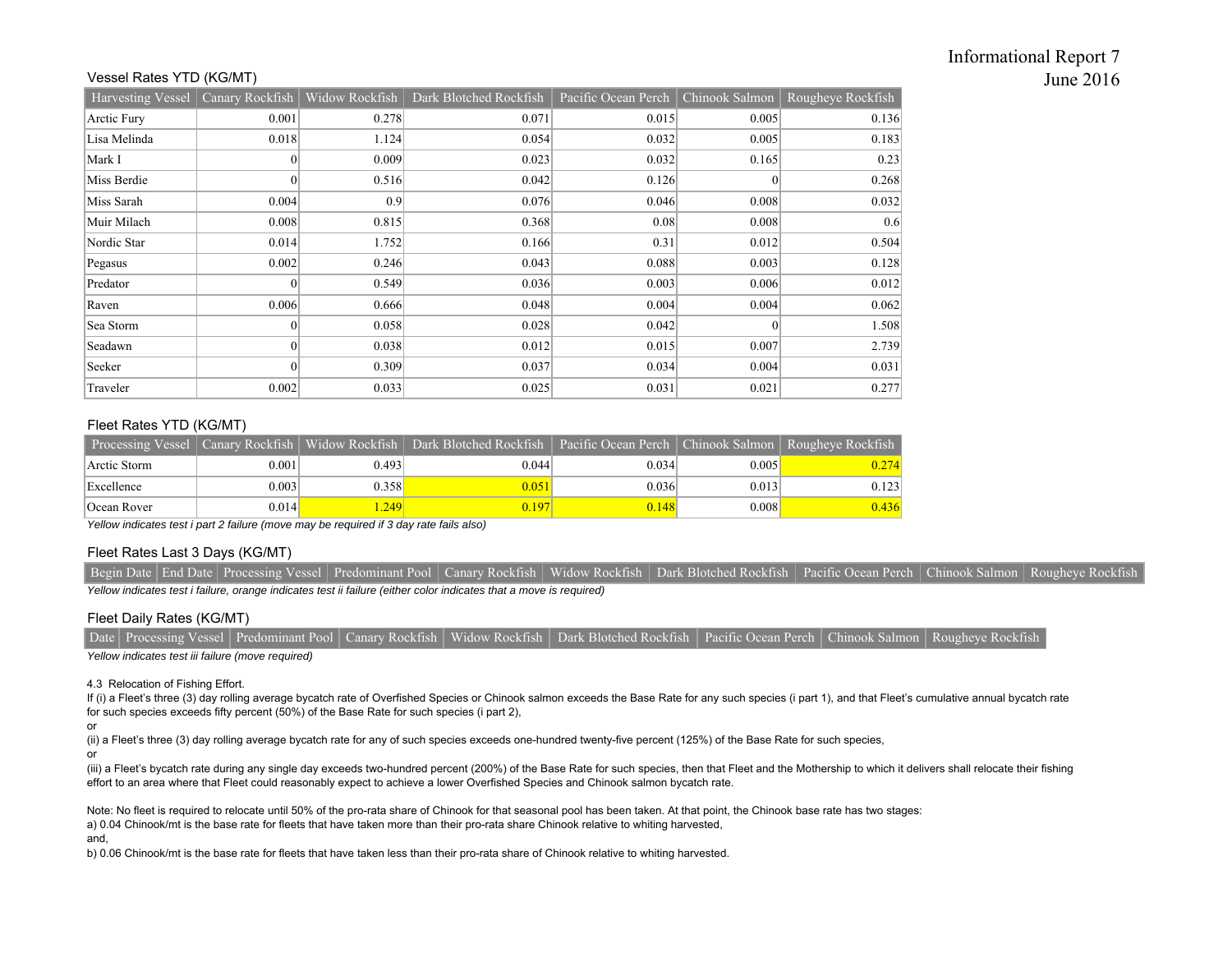### Informational Report 7

#### Vessel Allocation and Catch YTD (MT)

|                                                                                                    | June 2016 |
|----------------------------------------------------------------------------------------------------|-----------|
| $\Omega$ . $\Omega$ . $\Omega$ . $\Omega$ . $\Omega$ . $\Omega$ . $\Omega$ . $\Omega$ . $\Omega$ . |           |

|                      | Pool Harvesting Vessel Pacific Hake Allocation Pacific Hake Remaining Pacific Hake   Canary Rockfish   Widow Rockfish   Dark Blotched Rockfish   Pacific Ocean Perch   Chinook Salmon   Rougheye Rockfish |                 |                 |           |                 |                 |                 |                 |                |
|----------------------|-----------------------------------------------------------------------------------------------------------------------------------------------------------------------------------------------------------|-----------------|-----------------|-----------|-----------------|-----------------|-----------------|-----------------|----------------|
| $1$ Arctic Fury      | 3,947                                                                                                                                                                                                     | 477             | 3471            | 0.002     | 1.036           | 0.238           | 0.053           | 19              | 0.358          |
| 1 Lisa Melinda       | 2,516                                                                                                                                                                                                     | 894             | 1622            | 0.036     | 1.678           | 0.058           | 0.064           | 8 <sup>l</sup>  | 0.357          |
| 1 Miss Sarah         | 2,087                                                                                                                                                                                                     | 201             | 1886            | 0.008     | 1.698           | 0.144           | 0.087           | 15              | 0.06           |
| 1 Muir Milach        | 1,632                                                                                                                                                                                                     | 76              | 1556            | 0.019     | 0.913           | 0.109           | 0.164           | 17              | 1.276          |
| 1 Nordic Star        | 2,235                                                                                                                                                                                                     | 501             | 1734            | 0.009     | 1.042           | 0.328           | 0.768           | 26              | 1.146          |
| $1$ Pegasus          | 3,873                                                                                                                                                                                                     | 202             | 3670            | 0.008     | 0.975           | 0.107           | 0.345           | 13              | 0.19           |
| $1$ Predator         | 2,193                                                                                                                                                                                                     | 205             | 1988            | $\vert$ 0 | 1.093           | 0.071           | 0.006           | $\overline{12}$ | 0.024          |
| $1$ Raven            | 3,809                                                                                                                                                                                                     | 126             | 3682            | 0.021     | 2.507           | 0.156           | 0.012           | 16              | 0.206          |
| 1 Sea Storm          | 124                                                                                                                                                                                                       | $\vert 0 \vert$ | 124             | $\Omega$  | 0.011           | $\overline{0}$  | $\Omega$        | $\vert$ 0       | 0.024          |
| $1$ Seadawn          | 667                                                                                                                                                                                                       | 233             | 435             |           | 0.016           | 0.005           | 0.006           | 3               | 1.191          |
| $1$ Seeker           | 3,563                                                                                                                                                                                                     | 884             | 2680            |           | 0.83            | 0.099           | 0.091           | 11              | 0.084          |
| 1 Western Dawn       | 188                                                                                                                                                                                                       | 188             | $\vert 0 \vert$ | $\Omega$  | $\vert 0 \vert$ | $\vert 0 \vert$ |                 | $\vert 0 \vert$ | $\overline{0}$ |
| $2$ Arctic Fury      | 266                                                                                                                                                                                                       | $\vert 0 \vert$ | 266             |           | 0.001           | 0.026           | 0.003           | $\overline{0}$  | 0.151          |
| $2$ Lisa Melinda     | 551                                                                                                                                                                                                       | $\vert 0 \vert$ | 551             | 0.004     | 0.765           | 0.059           | 0.004           | $\overline{2}$  | 0.041          |
| 2 Muir Milach        | 1,539                                                                                                                                                                                                     | 812             | 727             |           | 0.962           | 0.737           | 0.02            | $\overline{2}$  | 0.105          |
| 2 Nordic Star        | 783                                                                                                                                                                                                       | $-3$            | 786             | 0.027     | 3.374           | 0.089           | 0.012           | $\vert$         | 0.124          |
| $2$ Pegasus          | 297                                                                                                                                                                                                       | $-11$           | 308             |           | 0.006           | 0.063           | 0.007           | $\vert 0 \vert$ | 0.319          |
| $2$ Raven            | 103                                                                                                                                                                                                       | $-2$            | 104             |           | 0.015           | 0.025           | 0.001           | $\overline{0}$  | 0.027          |
| 2 Western Dawn       | $\overline{0}$                                                                                                                                                                                            | $\vert$ 0       | $\vert 0 \vert$ | $\Omega$  | $\overline{0}$  | $\vert 0 \vert$ | $\Omega$        | $\vert$ 0       | $\overline{0}$ |
| 3 Arctic Fury        | 249                                                                                                                                                                                                       | 249             | $\vert 0 \vert$ | $\vert$ 0 | $\vert 0 \vert$ | $\vert$ 0       | $\Omega$        | $\vert$ 0       | $\overline{0}$ |
| 3 Lisa Melinda       | 152                                                                                                                                                                                                       | 152             | 0               | $\vert$ 0 | $\vert 0 \vert$ | $\vert 0 \vert$ | $\vert 0 \vert$ | $\vert$ 0       | $\overline{0}$ |
| $3$ Mark I           | 4,496                                                                                                                                                                                                     | 3,885           | 612             | $\Omega$  | 0.006           | 0.014           | 0.02            | 101             | 0.141          |
| 3 Miss Berdie        | 1,000                                                                                                                                                                                                     | 520             | 480             | $\Omega$  | 0.248           | 0.02            | 0.06            | $\vert$ 0       | 0.129          |
| 3 Muir Milach        | 1,986                                                                                                                                                                                                     | 1,986           | $\vert 0 \vert$ | $\vert$ 0 | $\vert 0 \vert$ | $\vert 0 \vert$ | $\vert 0 \vert$ | $\vert$ 0       | $\overline{0}$ |
| 3 Nordic Star        | 1,264                                                                                                                                                                                                     | 1,264           | $\vert 0 \vert$ | $\Omega$  | $\overline{0}$  | $\vert$ 0       | $\vert 0 \vert$ | $\vert$ 0       | $\overline{0}$ |
| $3$ Pegasus          | 185                                                                                                                                                                                                       | 185             | $\vert 0 \vert$ | $\vert$ 0 | $\vert 0 \vert$ | $\vert 0 \vert$ | $\vert 0 \vert$ | 0               | $\overline{0}$ |
| $3$ Raven            | 90                                                                                                                                                                                                        | 90              | 0               | $\Omega$  | $\overline{0}$  |                 | $\theta$        | $\vert$ 0       | $\overline{0}$ |
| 3 Sea Storm          | 1,457                                                                                                                                                                                                     | 1,127           | 330             |           | 0.015           | 0.013           | 0.019           | $\vert 0 \vert$ | 0.66           |
| $3$ Traveler         | 4,414                                                                                                                                                                                                     | 3,790           | 624             | 0.002     | 0.021           | 0.016           | 0.02            | 13              | 0.173          |
| 3 Western Dawn       | 607                                                                                                                                                                                                       | 607             | 0               | $\Omega$  | 0               | $\vert 0 \vert$ | $\vert 0 \vert$ | $\vert 0 \vert$ | $\overline{0}$ |
| 4 Lisa Melinda       | 1,458                                                                                                                                                                                                     | 1,458           | $\vert 0 \vert$ | $\Omega$  | 0               | $\vert 0 \vert$ | 0               | $\vert 0 \vert$ | $\overline{0}$ |
| $4$ Marathon         | 3,960                                                                                                                                                                                                     | 3,960           | 0               | $\Omega$  | 0               | $\vert$ 0       | $\vert$ 0       | $\vert$ 0       | $\overline{0}$ |
| 4 Miss Berdie        | 2,134                                                                                                                                                                                                     | 2,134           | 0               | $\Omega$  | 0               | 0               | $\vert 0 \vert$ | $\overline{0}$  | $\overline{0}$ |
| 4 Muir Milach        | 1,987                                                                                                                                                                                                     | 1,987           | $\vert 0 \vert$ | $\Omega$  | 0               | $\vert 0 \vert$ | $\vert 0 \vert$ | $\vert$ 0       | $\overline{0}$ |
| 4 Nordic Star        | 3,222                                                                                                                                                                                                     | 3,222           | 0               | $\vert$ 0 | 0               | 0               | $\vert 0 \vert$ | 0               | $\overline{0}$ |
| 4 Pacific Challenger | 2,138                                                                                                                                                                                                     | 2,138           | $\vert 0 \vert$ | $\vert$ 0 | 0               | 0               | $\vert 0 \vert$ | $\overline{0}$  | $\overline{0}$ |
| $4$ Sea Storm        | 2,670                                                                                                                                                                                                     | 2,670           | $\vert 0 \vert$ | $\Omega$  | 0               | $\vert 0 \vert$ | $\vert 0 \vert$ | $\vert$ 0       | $\overline{0}$ |
| $4$ Seadawn          | 4,450                                                                                                                                                                                                     | 4,450           | $\vert 0 \vert$ | $\vert$ 0 | 0               | 0               | $\vert 0 \vert$ | $\vert$ 0       | $\overline{0}$ |
| 4 Western Dawn       | 1,669                                                                                                                                                                                                     | 1,669           | $\vert 0 \vert$ | $\Omega$  | 0               | $\vert$ 0       | $\vert$ 0       | $\Omega$        | $\overline{0}$ |
| 5 Sea Storm          | 576                                                                                                                                                                                                       | 576             | $\theta$        | $\Omega$  | 0               | $\vert 0 \vert$ | $\Omega$        | $\vert$ 0       | $\overline{0}$ |
| $5$ Seadawn          | 667                                                                                                                                                                                                       | 667             | 0               | $\vert$   | 0               | $\overline{0}$  | $\Omega$        | $\overline{0}$  | $\overline{0}$ |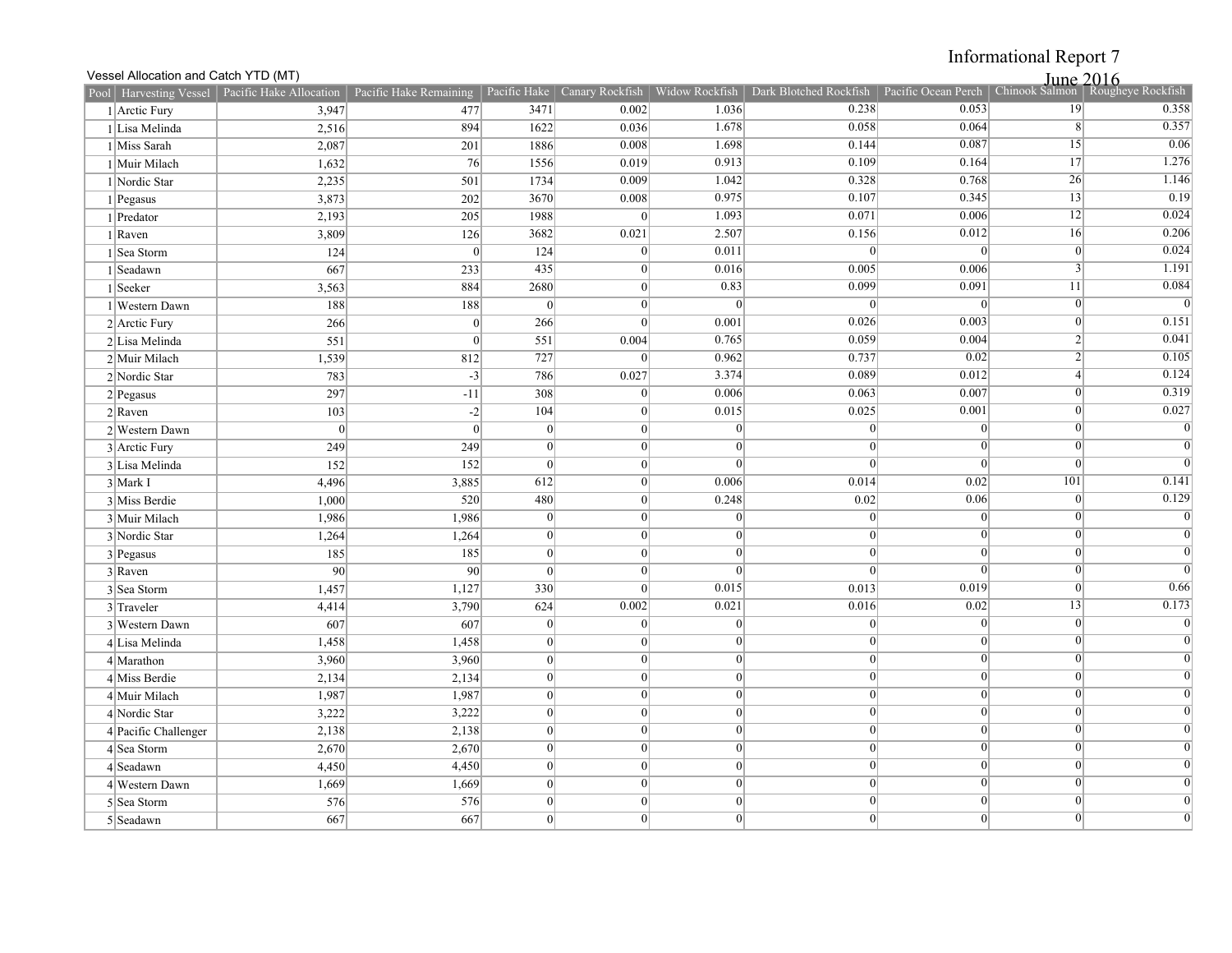# **Exhibit A**

# **WHITING MOTHERSHIP COOPERATIVE**

Members as of March 3rd, 2016

| <b>Permit Owner and Contact</b>                                    | Permit                  | <b>Mailing Address</b>                                   |
|--------------------------------------------------------------------|-------------------------|----------------------------------------------------------|
| American Seafoods Company<br><b>LLC</b><br>Mike Hyde<br>Jan Jacobs | <b>Number</b><br>GF0351 | 2025 First Avenue West<br>Suite 900<br>Seattle, WA 98121 |
| Bay Islander Fisheries Inc.<br>Kurt Cochran<br>Kimberlee Cochran   | GF0320                  | P.O. Box 290<br>Siletz, OR 97380                         |
| Calamari LLC<br>Mike Okoniewski                                    | GF0272                  | P.O. Box 5583<br>Charleston, OR 97420                    |
| Cooper, Mark E.<br>Mark Cooper                                     | GF0254                  | P.O. Box 428<br>Newport, OR 97365                        |
| <b>EX-1 Corporation</b><br>Michael Retherford                      | GF0810                  | 880 N.E. Sturdevant Road<br>Toledo, OR 97391             |
| Fury Group, Inc.<br><b>Michael Stone</b>                           | GF0051<br>GF0675        | 4005 20th Avenue West<br>Suite 207<br>Seattle, WA 98199  |
| F/V Leslie Lee, Inc.<br>Raymond Hall<br>Danny Hall<br>Skip Woodard | GF0144                  | P.O. Box 2276<br>Newport, OR 97365                       |
| F/V Neahkahnie LLC<br>Dale Myer<br>Donna Parker                    | GF0374                  | 2727 Alaskan Way, Pier 69<br>Seattle, WA 98121           |
| Miss Sue Fisheries Inc.<br><b>Jim Seavers</b>                      | GF0017                  | P.O. Box 1010<br>Newport, OR 97365                       |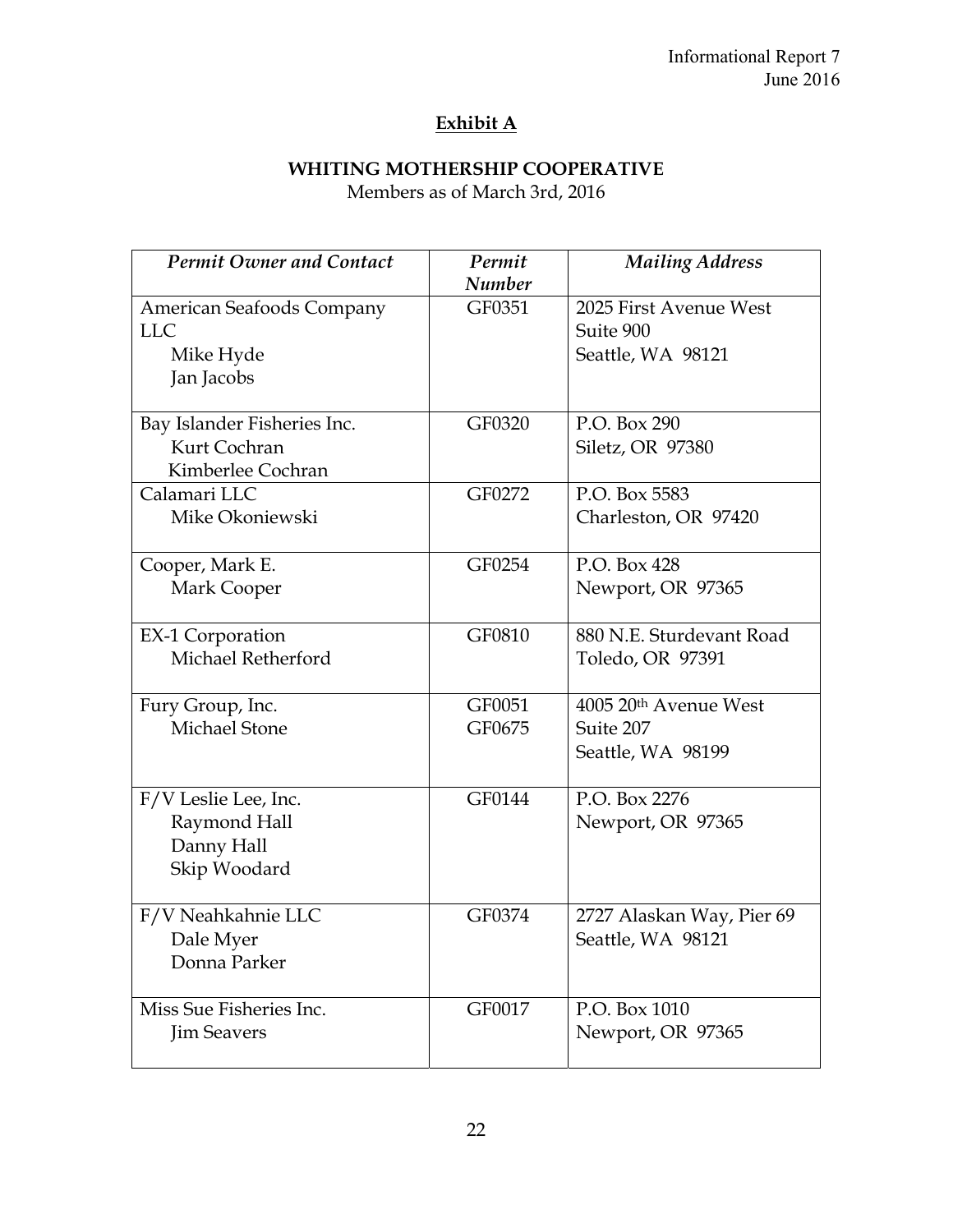| <b>Permit Owner and Contact</b>                                                                                                                                     | Permit<br><b>Number</b> | <b>Mailing Address</b>                                  |
|---------------------------------------------------------------------------------------------------------------------------------------------------------------------|-------------------------|---------------------------------------------------------|
| F/V Seeker, Inc.<br><b>Jim Seavers</b>                                                                                                                              | GF0109                  | P.O. Box 1010<br>Newport, OR 97365                      |
| FY Fisheries, Inc.<br>Blue Dawn Fisheries, Inc.<br>Harvest Moon Fisheries, Inc.<br>Yaquina Sea Dawn, Inc.<br>Jincks, Inc. Bristol Fisheries LLC<br><b>Fred Yeck</b> | GF0572                  | P.O. Box 352<br>Newport, OR 97365                       |
| Larkin, Marion Jean                                                                                                                                                 | GF0136                  | 19737 Trophy Lane<br>Mount Vernon, WA 98274             |
| Lisa Melinda Fisheries, Inc.<br>David Smith<br><b>Jerry Bates</b>                                                                                                   | GF0010                  | P.O. Box 1650<br>Newport, OR 97365                      |
| Marathon Fisheries, Inc.<br>Kurt Cochran<br>Kimberlee Cochran                                                                                                       | GF0105                  | P.O. Box 290<br>Siletz, OR 97380                        |
| MAR-GUN Fisheries, Inc.<br>Gunnar Ildhuso, Jr.                                                                                                                      | GF0438                  | 101 Nickerson Street<br>Suite 340<br>Seattle, WA 98109  |
| Mark I, Inc.<br>J. Christopher Garbrick                                                                                                                             | GF0043                  | 4225 23rd Avenue West<br>Suite 103<br>Seattle, WA 98199 |
| Miss Berdie, Inc.<br>TS Fisheries, Inc.<br><b>Stan Schones</b><br>Tom Stam                                                                                          | GF0517                  | 1483 Old River Road N.E.<br>Siletz, OR 97380            |
| Muir Milach, Inc.<br>Dave Fraser<br>Dave Willmore                                                                                                                   | GF0795                  | P.O. Box 954<br>Mercer Island, WA 98040                 |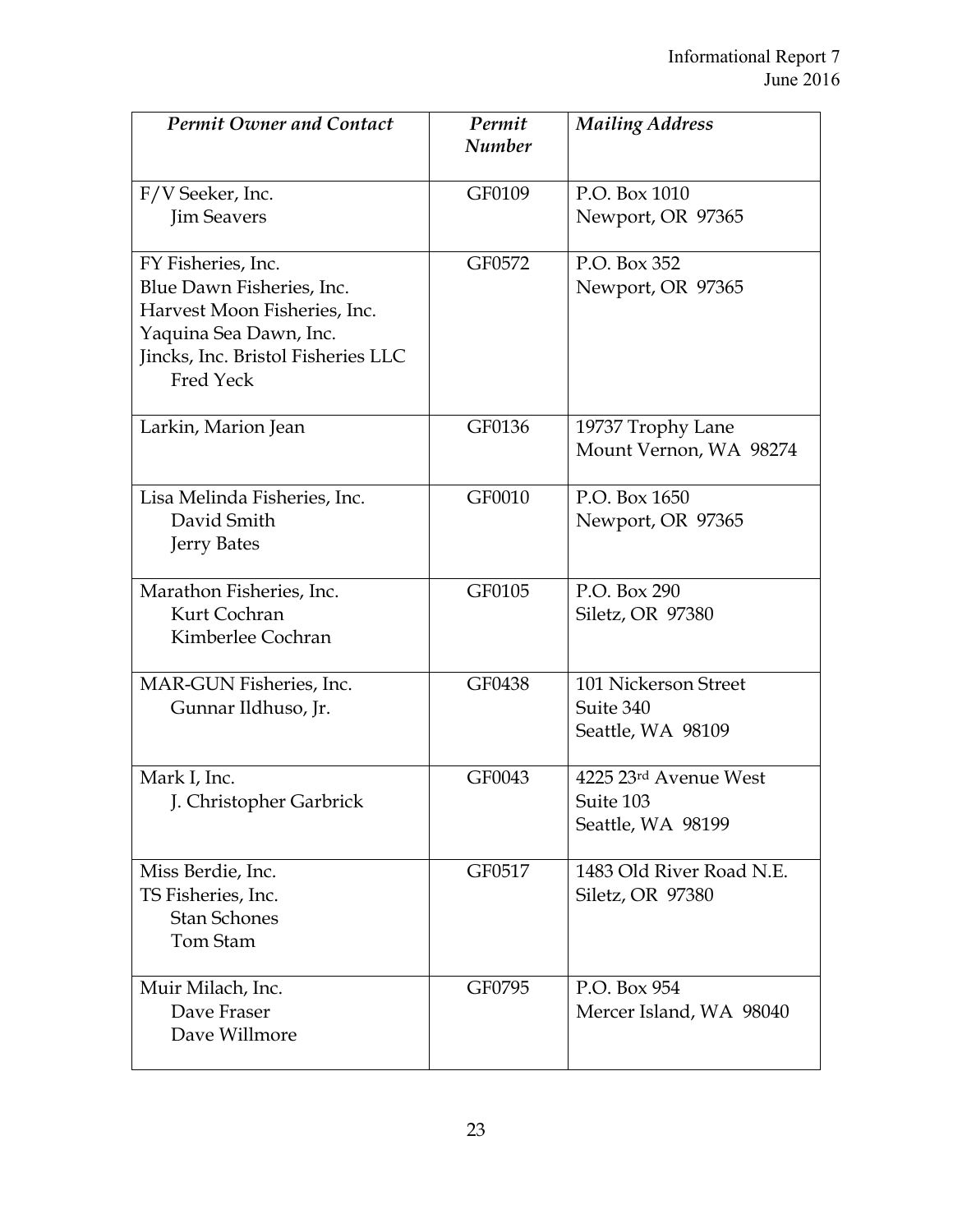| <b>Permit Owner and Contact</b> | Permit        | <b>Mailing Address</b>   |
|---------------------------------|---------------|--------------------------|
|                                 | <b>Number</b> |                          |
| New Life Fisheries, Inc.        | GF0321        | P.O. Box 290             |
| Kurt Cochran                    |               | Siletz, OR 97380         |
| Kimberlee Cochran               |               |                          |
| Nicole Fisheries LLC            | GF0052        | 112 Harrison Avenue      |
| David Lethin                    |               | Centralia, WA 98531      |
| North Sea, Inc.                 | GF0132        | 7327 SW Barnes Rd. #102, |
| Bryan North                     |               | Portland Oregon, 97225   |
| <b>Mike Storey</b>              |               |                          |
|                                 |               |                          |
| Pacific Dawn LLC                | GF0273        | 2324 N.W. 90th Street    |
| <b>Burt Parker</b>              |               | Seattle, WA 98117        |
| Chris Peterson                  |               |                          |
|                                 |               |                          |
| Patience Fisheries, Inc.        | GF0256        | P.O. Box 428             |
| Mark E. Cooper                  |               | Newport, OR 97365        |
| Phoenix Processor Limited       | GF0362        | 333 First Ave. West,     |
| Partnership                     |               | Seattle, WA 98119        |
| Joe Bersch                      |               |                          |
| Retherford, Michael or Kelley   | GF0515        | 880 N.E. Sturdevant Road |
|                                 |               | Toledo, OR 97391         |
|                                 |               |                          |
| Sea Clipper LLC (Ocean Gold)    | GF0433        | P.O. Box 1104            |
| <b>Greg Shaughnessy</b>         |               | Westport, WA 98595       |
|                                 |               |                          |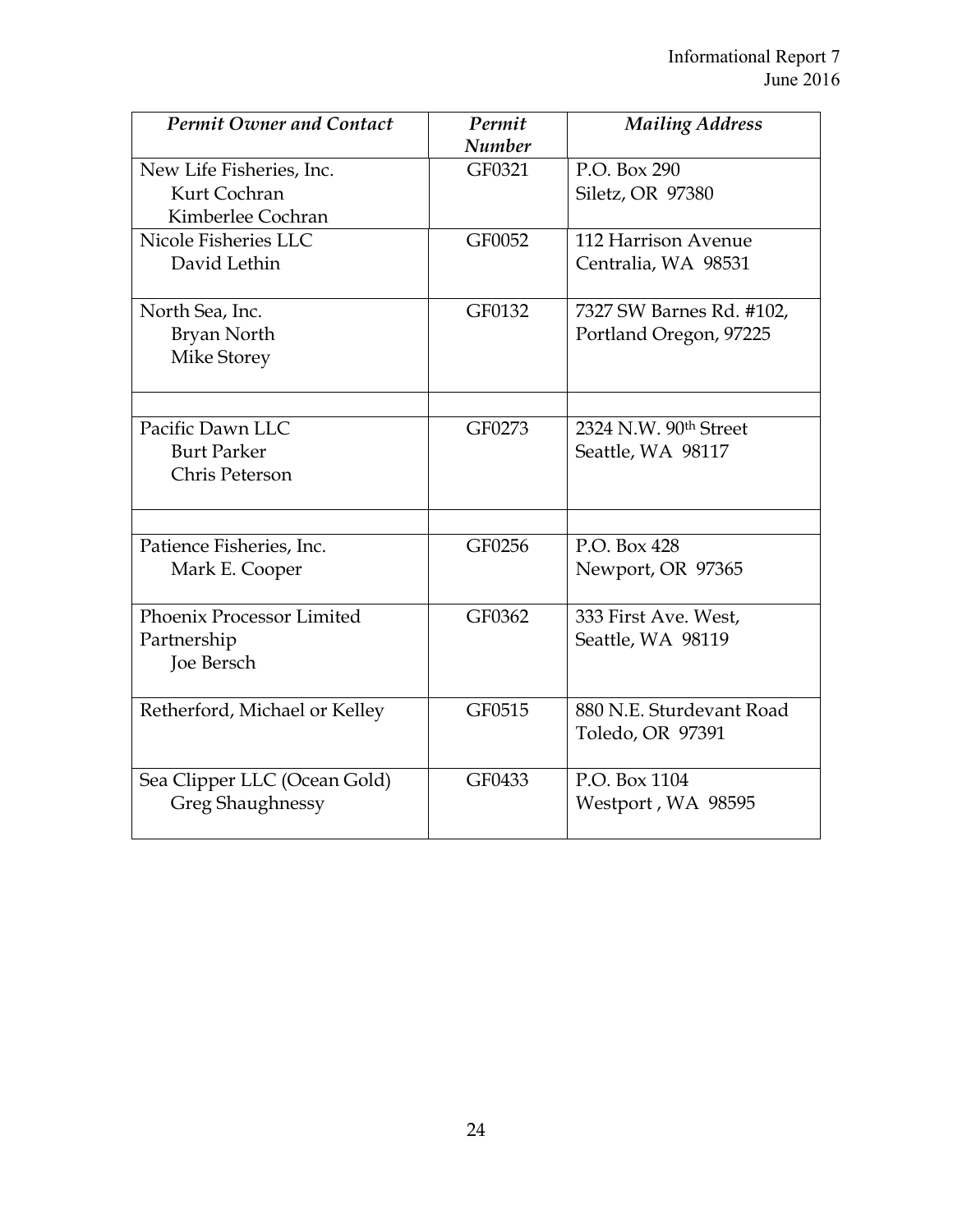| <b>Permit Owner and Contact</b>                                                              | Permit<br><b>Number</b>    | <b>Mailing Address</b>                                       |
|----------------------------------------------------------------------------------------------|----------------------------|--------------------------------------------------------------|
| Sea Storm Fisheries, Inc.<br>Arctic Storm, Inc.<br>Dale Myer<br>Donna Parker                 | GF0210                     | 2727 Alaskan Way, Pier 69<br>Seattle, WA 98121               |
| Traveler Fisheries LLC<br>J. Christopher Garbrick                                            | GF0111                     | 4225 23rd Avenue West<br>Suite 103<br>Seattle, WA 98199      |
| <b>Trident Seafoods Corporation</b><br>Christian Asay                                        | GF0205                     | 5303 Shilshole Ave. NW<br>Seattle, WA 98117                  |
| West Coast Fishery Investments<br>LLC (Aleutian Spray)<br>Craig Cross                        | GF0154<br>GF0904<br>GF0971 | 5470 Shilshole Avenue N.W.<br>Suite 300<br>Seattle, WA 98107 |
| Whaley, Todd L.                                                                              | GF0220                     | PO Box 6235<br>Brookings, OR 97415                           |
| Yaquina Trawlers, Inc.<br>Raven Enterprises, Inc.<br>DASL, Inc.<br>Lyle Yeck<br>Robert Smith | GF0124                     | 1676 N.E. Yaquina Heights<br>Drive<br>Newport, OR 97365      |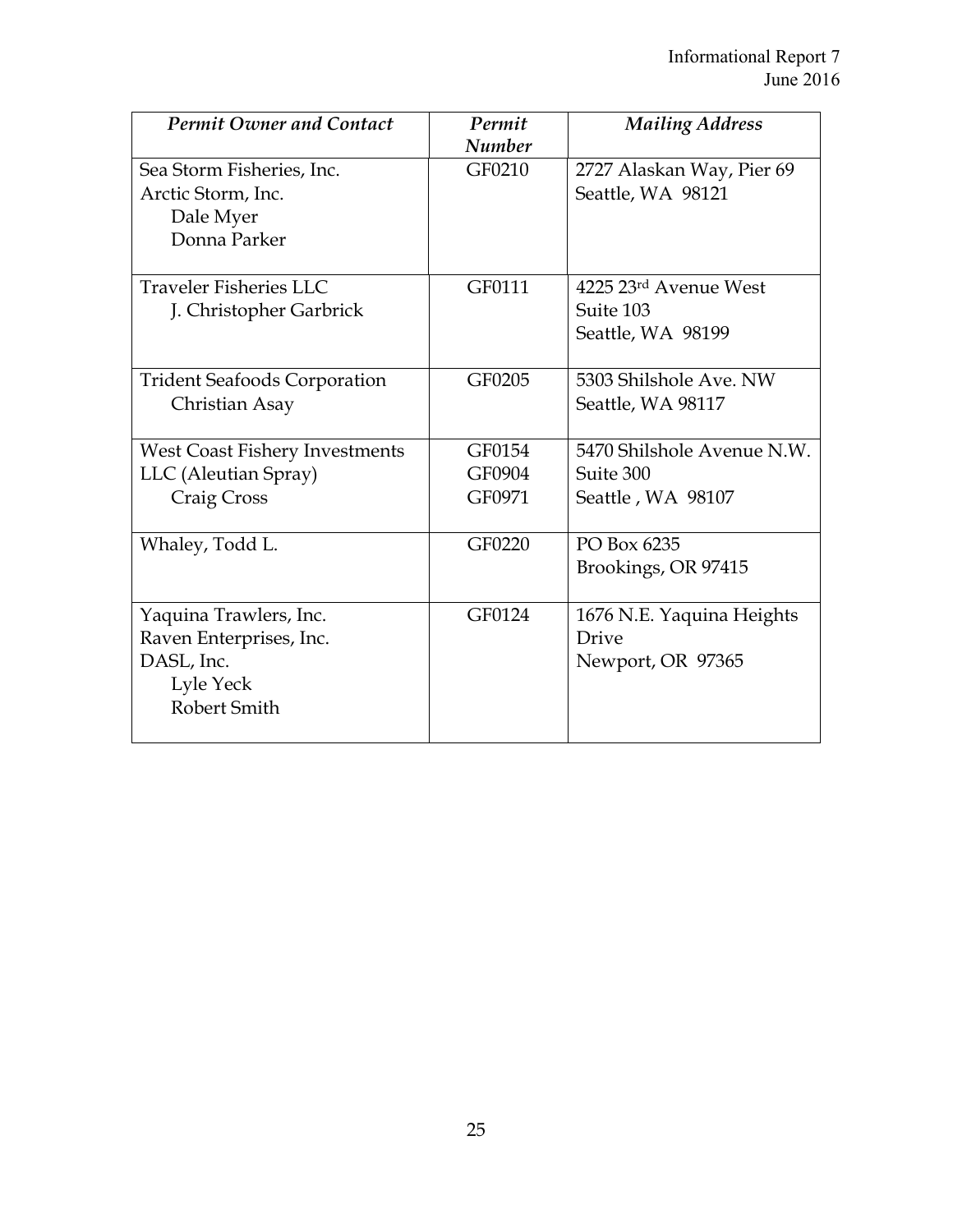# **Exhibit B**

# **WHITING MOTHERSHIP COOPERATIVE**

Harvest Schedule as of March 3rd, 2016

# 1. Members/Permit Owners and Allocation Percentages

| Members/Permit Owners & Contact Persons | Percentage Allocation |
|-----------------------------------------|-----------------------|
| American Seafoods Company LLC           | GF0351                |
| Mike Hyde                               | 9.945747%             |
| Jan Jacobs                              |                       |
| Bay Islander Fisheries Inc.             | GF0320                |
| Kurt Cochran                            | 0.505995%             |
| Kimberlee Cochran                       |                       |
| Calamari LLC                            | GF0272                |
| Mike Okoniewski                         | 0.611940%             |
| Cooper, Mark E.                         | GF0254                |
| Mark Cooper                             | 1.919750%             |
| Chris Cooper                            |                       |
| <b>EX-1 Corporation</b>                 | GF0810                |
| Michael Retherford                      | 0.542467%             |
| F/V Leslie Lee, Inc.                    | GF0144                |
| Raymond Hall                            | 4.113516%             |
| Danny Hall                              |                       |
| F/V/ Neahkahnie LLC                     | GF0374                |
| Dale Myer                               | 3.944061%             |
| Donna Parker                            |                       |
| F/V Seeker, Inc.                        | GF0109                |
| <b>Jim Seavers</b>                      | 4.858447%             |
| Fury Group, Inc.                        | GF0675                |
| Michael Stone                           | 4.298209%             |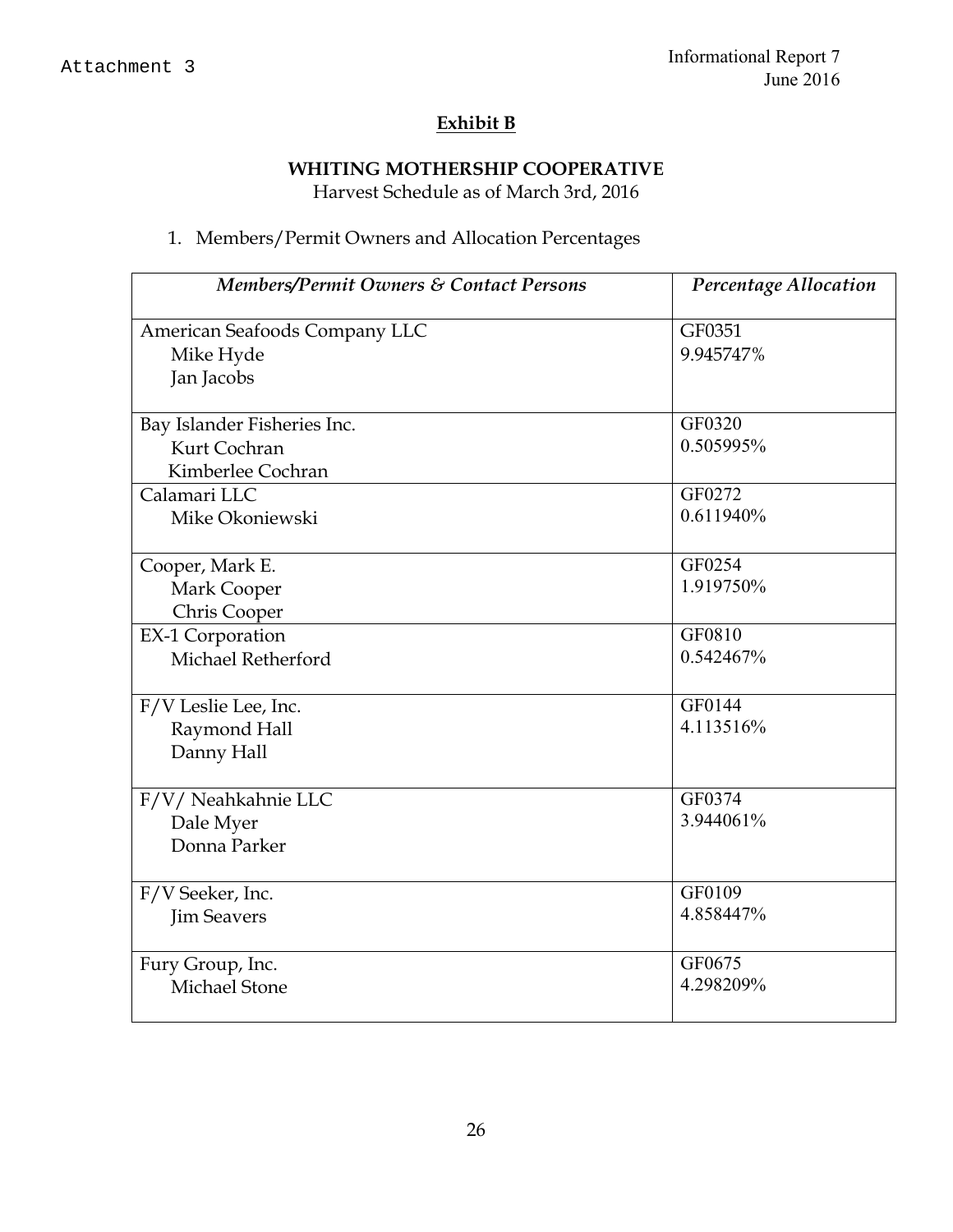| <b>Members/Permit Owners</b>                                                                                                                                                 | <b>Percentage Allocation</b>                           |
|------------------------------------------------------------------------------------------------------------------------------------------------------------------------------|--------------------------------------------------------|
| FY Fisheries, Inc. and Blue Dawn Fisheries, Inc. and Harvest<br>Moon Fisheries, Inc. and Yaquina Sea Dawn, Inc. and Jincks,<br>Inc., and Bristol Fisheries LLC.<br>Fred Yeck | GF0572<br>4.982793% (MSCV0572)<br>3.141636% (MSCV0090) |
| Miss Sue Fisheries Inc.<br><b>Jim Seavers</b>                                                                                                                                | GF0017<br>0.374698%                                    |
| Larkin, Marion                                                                                                                                                               | GF0136<br>0.152638%                                    |
| Lisa Melinda Fisheries, Inc.<br>David Smith<br><b>Jerry Bates</b>                                                                                                            | GF0010<br>4.523843%                                    |
| Marathon Fisheries, Inc.<br>Kurt Cochran<br>Kimberlee Cochran                                                                                                                | GF0105<br>4.903333%                                    |
| MAR-GUN Fisheries, Inc.<br>Gunnar Ildhuso, Jr.                                                                                                                               | GF0438<br>4.355232%                                    |
| Mark I, Inc.<br>J. Christopher Garbrick                                                                                                                                      | GF0043<br>5.115294%                                    |
| Miss Berdie, Inc. and TS Fisheries, Inc.<br><b>Stan Schones</b><br>Tom Stam                                                                                                  | GF0517<br>4.558887%                                    |
| Muir Milach, Inc.<br>Dave Fraser<br>Dave Willmore                                                                                                                            | GF0795<br>1.688707%                                    |
| New Life Fisheries, Inc.<br>Kurt Cochran<br>Kimberlee Cochran                                                                                                                | GF0321<br>0.151646%                                    |
| Nicole Fisheries LLC<br>David Lethin                                                                                                                                         | GF0052<br>0.125453% (MSCV0052)<br>1.074783% (MSCV0708) |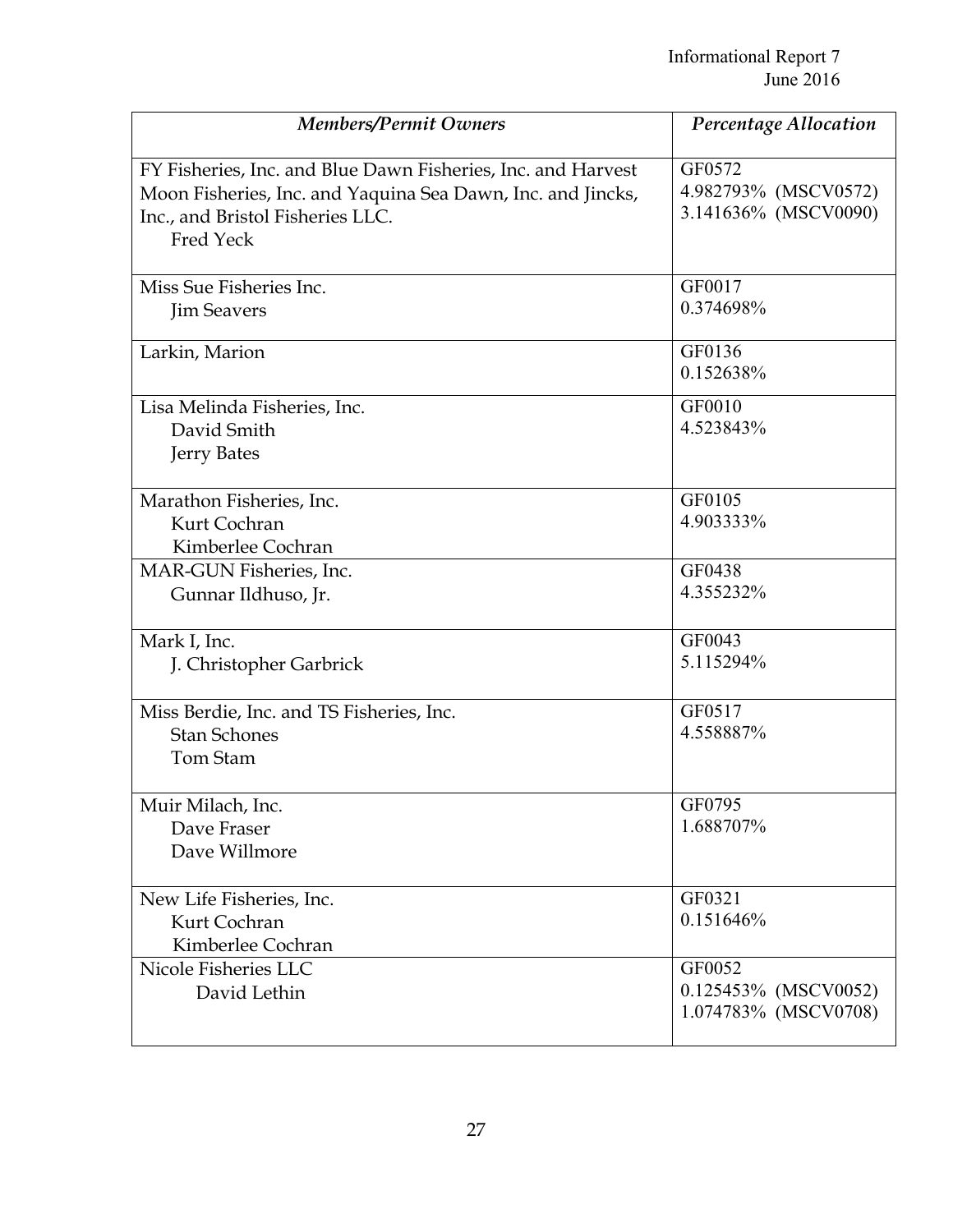| <b>Members/Permit Owners</b>                                                  | Percentage Allocation |
|-------------------------------------------------------------------------------|-----------------------|
| North Sea, Inc.                                                               | GF0132                |
| Bryan North                                                                   | 5.387414%             |
| Pacific Dawn LLC<br><b>Burt Parker</b><br>Chris Peterson                      | GF0273<br>3.002765%   |
| Patience Fisheries, Inc.                                                      | GF0256                |
| Mark E. Cooper                                                                | 0.931501%             |
| Chris Cooper                                                                  | GF0362                |
| Phoenix Processor Limited Partnership<br>Joe Bersch                           | 1.527815%             |
| Retherford, Michael or Kelley                                                 | GF0515<br>0.955006%   |
| Sea Clipper LLC                                                               | GF0433                |
| <b>Greg Shaughnessy</b>                                                       | 0.156388%             |
| Sea Storm Fisheries, Inc. and Arctic Storm, Inc.<br>Dale Myer<br>Donna Parker | GF0210<br>3.443703%   |
| <b>Traveler Fisheries LLC</b>                                                 | GF0111                |
| J. Christopher Garbrick                                                       | 3.970116%             |
| <b>Trident Seafoods Corporation</b>                                           | GF0205                |
| Christian Asay                                                                | 1.207269%             |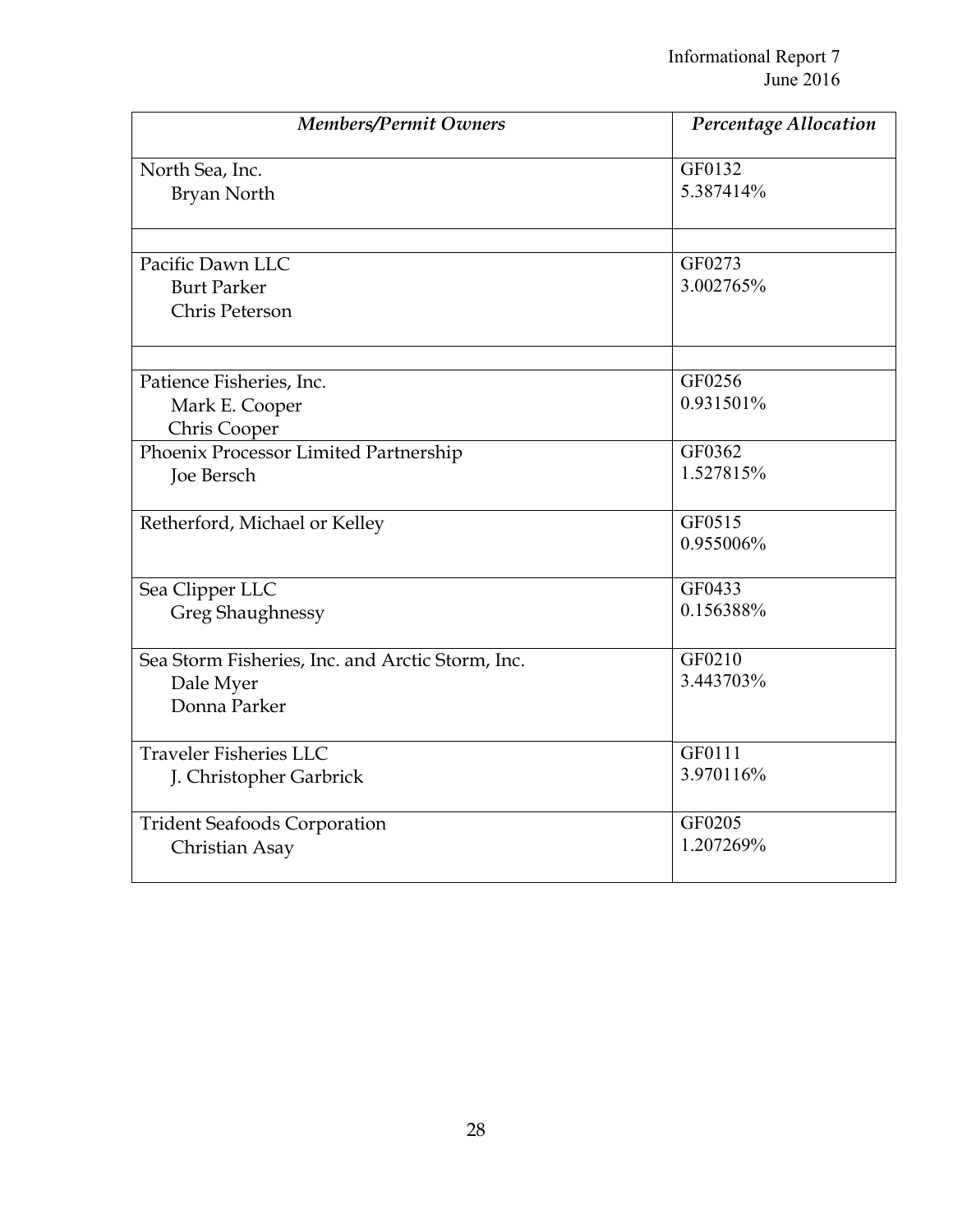| <b>Members/Permit Owners</b>                                                                      | Percentage Allocation                                              |
|---------------------------------------------------------------------------------------------------|--------------------------------------------------------------------|
| West Coast Fishery Investments LLC (Aleutian Spray)<br>Craig Cross                                | GF0154 & GF0904 &<br>GF0971<br>5.116051%<br>2.159780%<br>2.209872% |
| Whaley, Todd L.                                                                                   | GF0220<br>1.040567%                                                |
| Yaquina Trawlers, Inc. and Raven Enterprises, Inc. and DASL,<br>Inc.<br>Lyle Yeck<br>Robert Smith | GF0124<br>3.002675%                                                |

# 2. List of Vessels Harvesting 2016 Allocations

| <b>Vessel Name and</b> | <b>Vessel Name and</b> | <b>Vessel Name and</b> |
|------------------------|------------------------|------------------------|
| <b>Official Number</b> | <b>Official Number</b> | <b>Official Number</b> |
| <b>ARCTIC FURY</b>     | <b>BAY ISLANDER</b>    | <b>CALAMARI</b>        |
| O.N. 996920            | O.N. 521200            | O.N. 968968            |
| <b>BALLAD</b>          | <b>LESLIE LEE</b>      | <b>LISA MELINDA</b>    |
| O.N. 590537            | O.N. 584873            | O.N. 584360            |
| <b>MARATHON</b>        | <b>MAR-GUN</b>         | <b>MARKI</b>           |
| O.N. 596156            | O.N. 525608            | O.N. 509552            |
| <b>MESSIAH</b>         | <b>MISS BERDIE</b>     | <b>MISS SARAH</b>      |
| O.N. 610150            | O.N. 913277            | O.N. 921578            |
| <b>MISS SUE</b>        | <b>MUIR MILACH</b>     | <b>NEAHKAHNIE</b>      |
| O.N. 580055            | O.N. 611524            | O.N. 599534            |
| <b>NEW LIFE</b>        | <b>NICOLE</b>          | NORDIC FURY            |
| O.N. 504299            | O.N. 923632            | O.N. 542651            |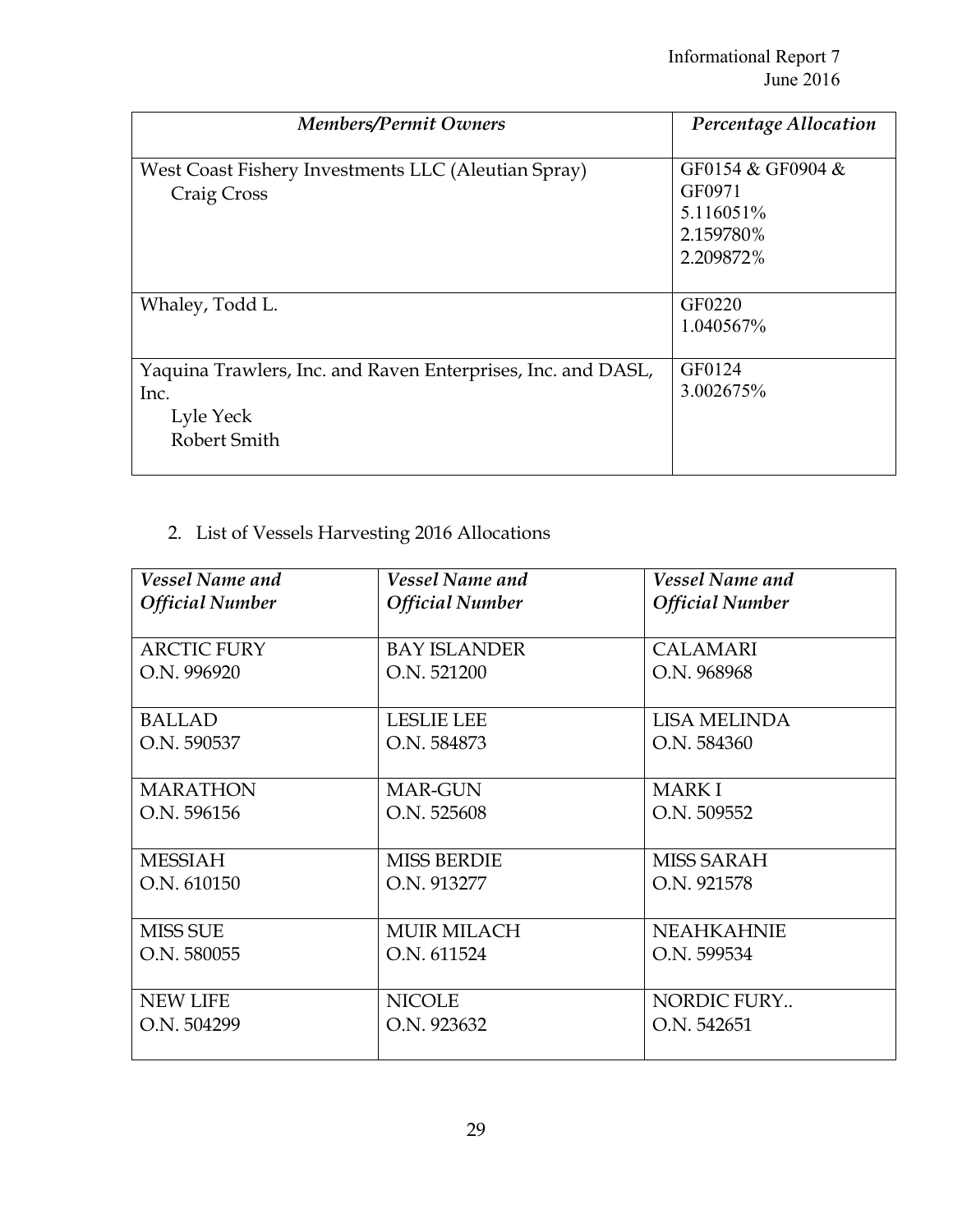| <b>Vessel Name and</b> | <b>Vessel Name and</b> | <b>Vessel Name and</b> |
|------------------------|------------------------|------------------------|
| <b>Official Number</b> | <b>Official Number</b> | <b>Official Number</b> |
|                        |                        |                        |
| <b>OCEAN HUNTER</b>    | NORDIC STAR            | PACIFIC CHALLENGER     |
| O.N. 926699            | O.N. 961               | O.N. 518937            |
|                        |                        |                        |
| <b>PACIFIC FURY</b>    | <b>PACIFIC PRINCE</b>  | PACIFIC RAM            |
| O.N. 561934            | O.N. 697280            | O.N. 589115            |
|                        |                        |                        |
| <b>PEGASUS</b>         | <b>PERSEVERANCE</b>    | <b>PREDATOR</b>        |
| O.N. 565120            | O.N. 536873            | O.N. 547390            |
|                        |                        |                        |
| <b>RAVEN</b>           | <b>SEA CLIPPER</b>     | <b>SEADAWN</b>         |
| O.N. 629499            | O.N. 553396            | O.N. 548685            |
|                        |                        |                        |
| <b>SEA STORM</b>       | <b>SEEKER</b>          | <b>STARWARD</b>        |
| O.N. 628959            | O.N. 924585            | O.N. 617807            |
|                        |                        |                        |
| <b>TRAVELER</b>        | <b>WESTERN DAWN</b>    | <b>NORTHERN RAM</b>    |
| O.N. 929356            | O.N. 524423            | O.N. 979437            |
|                        |                        |                        |
|                        |                        |                        |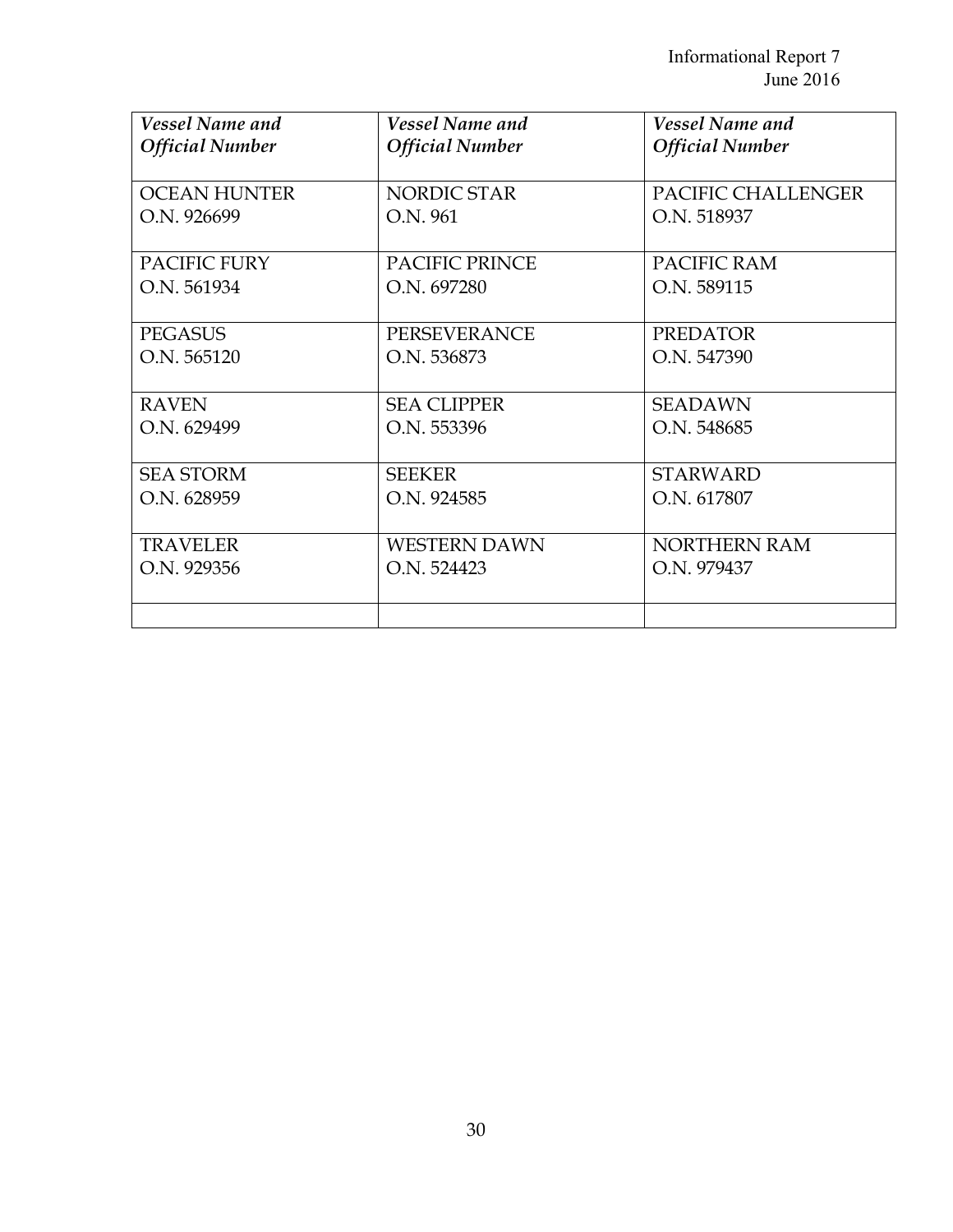### **WHITING MOTHERSHIP COOPERATIVE SECOND ADDENDUM TO THIRD AMENDED AND RESTATED MEMBERSHIP AGREEMENT**

This SECOND ADDENDUM TO THIRD AMENDED AND RESTATED MEMBERSHIP AGREEMENT ("Addendum") is adopted by the WHITING MOTHERSHIP COOPERATIVE, a Washington Fish Marketing Act nonprofit corporation (the "Cooperative") as of February 1st, 2016.

### RECITALS

A. Amendment 20 to the Pacific Coast Groundfish Fishery Management Plan ("Amendment 20") adopts a cooperative-based rationalization system for the mothership sector of the Pacific whiting fishery.

B. The Members have formed a fishery cooperative that qualifies to receive annual mothership whiting allocations under the regulations implementing Amendment 20.

C. The Members have executed that certain Membership Agreement dated as of March 8, 2011, that certain Amended and Restated Membership Agreement dated as of March 1, 2012 and the Second Amended and Restated Membership Agreement dated March 1, 2013, and that certain Third Amended and Restated Membership Agreement dated as of March 3rd, 2014 (as amended, the "Membership Agreement").

D. Pursuant to Section 11.a. of the Membership Agreement, the Cooperative Board of Directors has the authority to modify the fishing activity restrictions set forth therein. The Cooperative's Board of Directors has determined that it is in the best interests of the Cooperative to add an additional seasonal pool, becoming available for harvest on June 1, for the year 2016, and to specify the procedure that will be followed in the event that the Cooperative receives a supplemental allocation of "Non-Whiting Species" during the course of a fishing season.

### ADDENDUM

1. Defined Terms. Unless otherwise defined herein, the capitalized terms in this Addendum have the meaning they are given in the Membership Agreement.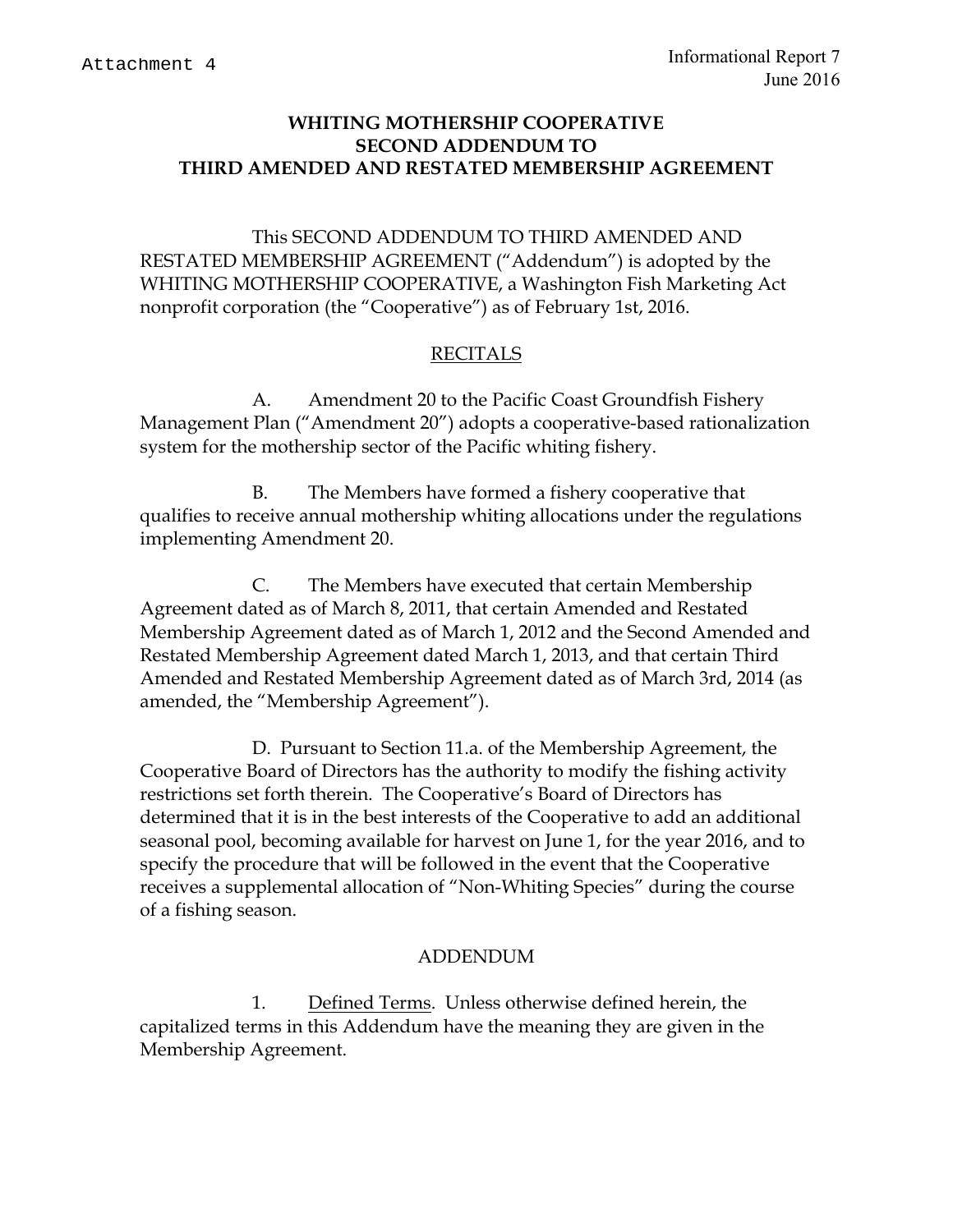2. Modification of Section 11. The provisions of Section 11 of the Membership Agreement are hereby amended to read as follows.

"11. Responsible Fishing Practices. The Members acknowledge that an objective of the Cooperative is to reduce the incidental catch of Non-Whiting Species. The Members further acknowledge that fishing practices can affect the rates and amounts of incidental catch of Non-Whiting Species. The Members therefore agree to exercise all reasonable efforts to conduct their fishing practices in a manner that reduces their incidental catch of Non-Whiting Species to the lowest commercially reasonable levels, through the methods and means adopted by the Cooperative's Board of Directors from time to time in accordance with the terms of this Section 11. Such methods and means may include time and area closures, using or not using specific types of gear in specific areas or during specific times, and requiring Members to participate in overfished species risk pools that provide appropriate incentives and disincentives.

 a. Management Measures. The restrictions on Member fishing activity may be modified by the Cooperative's Board of Directors from time to time, provided that no such modification to the provisions of subsections (i) through (ix), below, shall take effect until the immediately following February 15. Notwithstanding the foregoing, amendments to the Whiting Bycatch Agreement shall take effect as of the effective date of such amendments. The fishing restrictions in effect as of February 15, 2016 are as follows:

 i. Each Member shall sign, be bound by the terms and conditions of, and exercise all commercially reasonable efforts to comply with the Whiting Bycatch Agreement, as amended and renewed from time to time. In addition, each Member shall cause the owner and operator of each vessel harvesting any of such Member's Pacific whiting allocation to do so.

 ii. Each Member agrees that the Cooperative's mothership sector Pacific whiting allocation shall be divided into five seasonal pools for the year 2016, the first pool being available for harvest on May 15, the second pool being available on June 1, the third pool being available on July 1, the fourth pool being available on September 15, and the fifth seasonal pool being available on October 15. Unless the Cooperative's Board of Directors takes action otherwise, for the year 2017 and thereafter, the Cooperative shall have four seasonal pools, becoming available May 15, July 1, September 15 and October 15, respectively.

 iii. Each seasonal pool shall be constituted by Member election. Each Member shall be entitled to apportion their Harvest Share among the seasonal pools in each Member's sole discretion. Not less than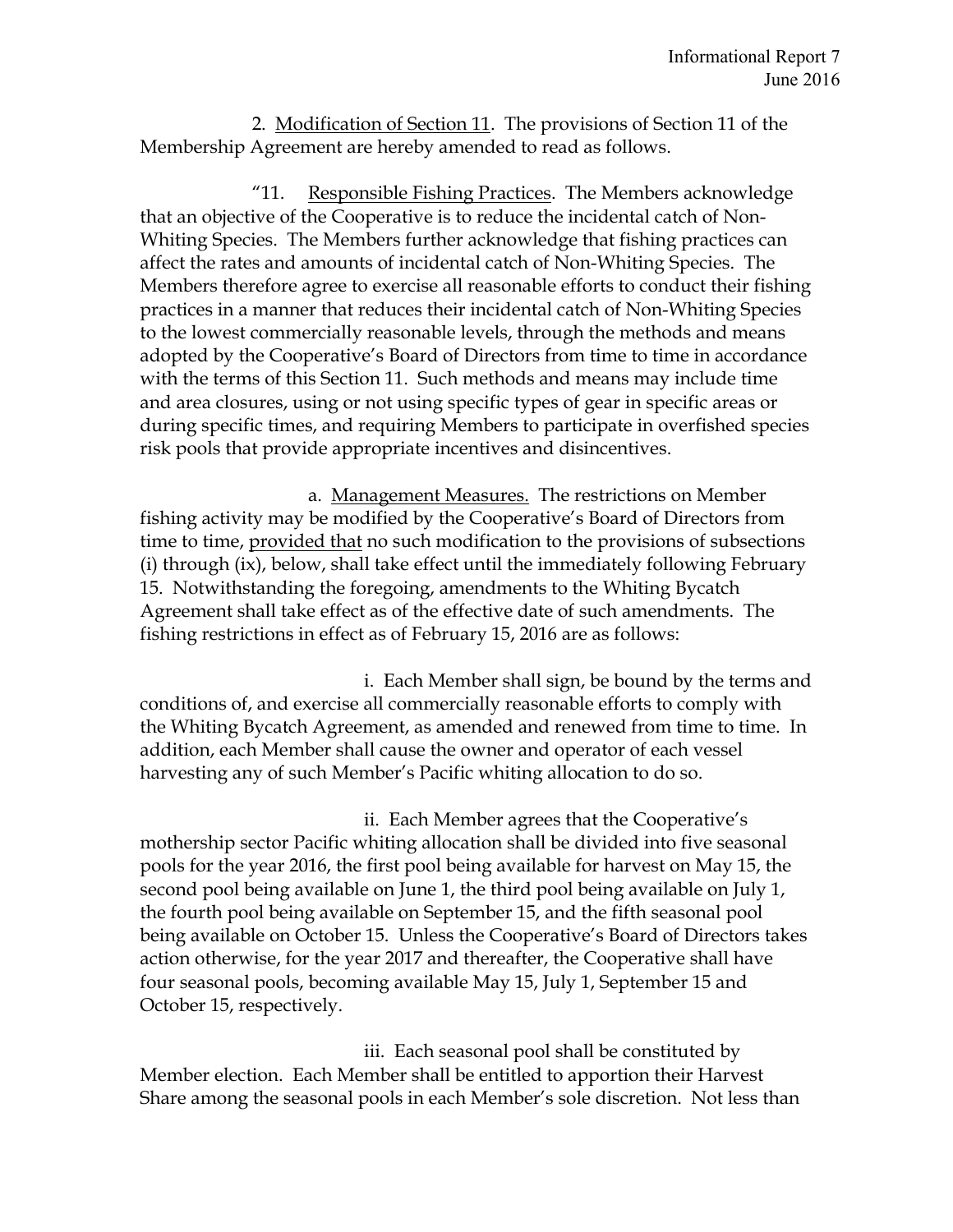fifteen (15) days prior to the start date for each seasonal pool, each Member shall notify the Manager in writing regarding the amount of such Member's initial Pacific whiting allocation to be apportioned to such seasonal pool, shall identify the vessel or vessels that will harvest such Member's Harvest Share from such seasonal pool, and shall state the amount of tonnage to be harvested by each such vessel from such pool.

 iv. Upon the Manager having received the Members' pool apportionment notices, the Manager shall apportion the initial Non-Whiting Species set-asides and allocations established pursuant to Section 3.b, above, to the seasonal pools, pro rata according to the proportion of Pacific whiting tonnage that the Members have declared their intention to harvest from such seasonal pool. Such initial Non-Whiting Species set-asides and allocations shall be managed as a common pool resource available to the vessels harvesting the Members' Pacific whiting allocations from such seasonal pool, under the terms and conditions of this Section 11, as amended from time to time, the Whiting Bycatch Agreement as amended from time to time, and such additional management measures that the Cooperative's Board of Directors adopts from time to time.

 v. The Manager shall apportion any Pacific whiting allocations the Cooperative may receive in addition to its initial allocation (including, but not limited to, any rollovers of tribal Pacific whiting allocations) among the seasonal pools pro rata, according to the proportion of initial Pacific whiting tonnage that the Members have declared their intention to harvest from such seasonal pool. If the Cooperative receives an additional Non-Whiting species allocation before its initial allocation of such species has been exhausted, the additional allocation shall be apportioned among the seasonal pools pro rata according to the proportion of initial Pacific whiting tonnage that the Members have declared their intention to harvest from such seasonal pool. If the Cooperative receives an additional allocation of a Non-Whiting Species after its initial allocation of such species has been exhausted, the additional allocation shall be apportioned among one or more seasonal pools as the Board of Directors determines appropriate, per Section 11.a.ix., below.

 vi. As of the earlier of (i) the total amount of Pacific whiting Harvest Share allocated to a seasonal pool being harvested, or (ii) the aggregate amount of one or more Non-Whiting Species apportioned to that seasonal pool being caught, the Manager shall close such seasonal pool, and all harvesting from that pool shall cease. If a seasonal pool is closed because the total amount of Pacific whiting allocated to that seasonal pool has been harvested, all vessels that harvested Pacific whiting from that pool shall be eligible to harvest Pacific whiting from subsequent seasonal pools during the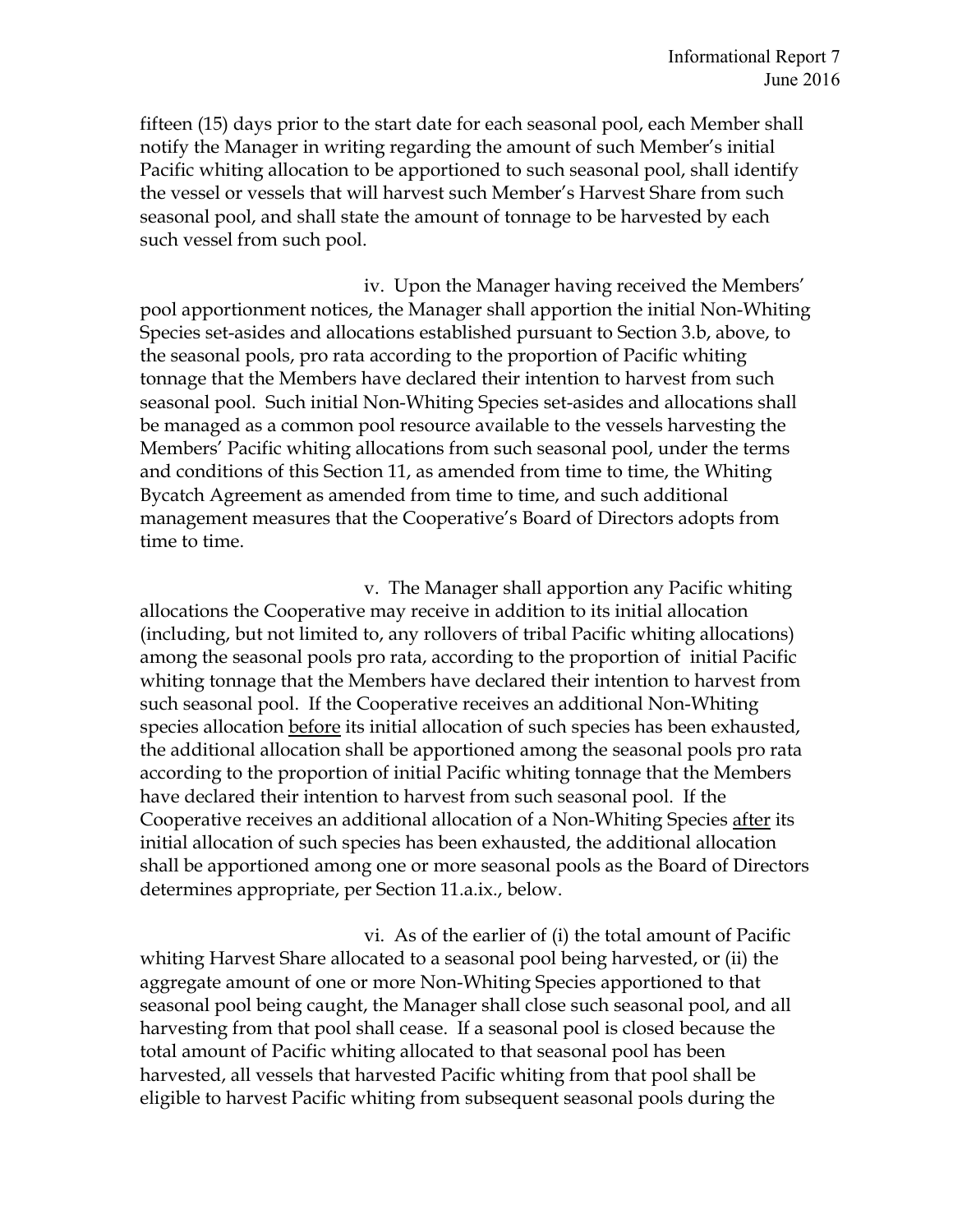same fishing year. If a seasonal pool closes because the aggregate amount of one or more Non-Whiting Species apportioned to the seasonal pool has been harvested, the Manager shall evaluate each participating vessel's catch amounts of each Non-Whiting Species apportionment that was fully harvested from that seasonal pool. Subject to the provisions of subsection 11.vi.A, below, if the amount of the Non-Whiting Species harvested by a vessel participating in the pool that was fully harvested from that seasonal pool exceeds one hundred and twenty five percent (125%) of the amount of such Non-Whiting Species allocated to the pool on the basis of the Pacific whiting tonnage assigned to the pool for harvesting by that vessel, as reduced by Non-Whiting Species amounts associated with Pacific whiting that was subsequently transferred to other pool vessels for harvesting, and as increased by the Non-Whiting Species amounts associated with Pacific whiting subsequently transferred to and harvested by that vessel, then such vessel shall not be eligible to harvest any Pacific whiting transferred from a closed pool to a subsequent pool, and shall not be eligible to harvest any Pacific whiting Harvest Share apportioned to a subsequent seasonal pool other than that assigned to such vessel at the time of initial Member election pursuant to Section 11(a)(iii), above, unless and until all other vessels operating in compliance with such 125% performance standard have ceased harvesting Pacific whiting for the year or there is Non-Whiting Species catch available in sufficient amount to support its fishing activity, as determined by the Cooperative's Board of Directors in its sole discretion. If the Cooperative receives an additional Non-Whiting species allocation before its initial allocation of such species has been exhausted, upon the additional allocation being apportioned among the seasonal pools in accordance with Section 11.a.v., above, the Manager shall re-evaluate the performance of vessels participating in each pool that was closed on the basis of the harvest of such species (if any), taking the additional allocation into account, and each vessel's eligibility to harvest in a subsequent pool shall be determined in accordance with this Section on the basis of the adjusted allocation.

A. If a seasonal pool is closed because the aggregate amount of one or more Non-Whiting Species apportioned to the seasonal pool has been harvested, and one or more vessels are declared ineligible to harvest under Section 11.a.vi, above, as a result, the Manager shall thereafter monitor the quotients of the remaining amount of each Non-Whiting Species divided by the remaining amount of Pacific whiting on an ongoing basis. If at any time the Manager determines that quotient for every Non-Whiting Species is greater than one hundred fifty percent (150%) of the quotient of the initial amount of such Non-Whiting Species available to the Cooperative divided by the initial amount of Pacific whiting available to the Cooperative, the Manager shall evaluate the amount of each Non-Whiting Species that was the basis for pool closure caught by each vessel that has been declared ineligible to fish under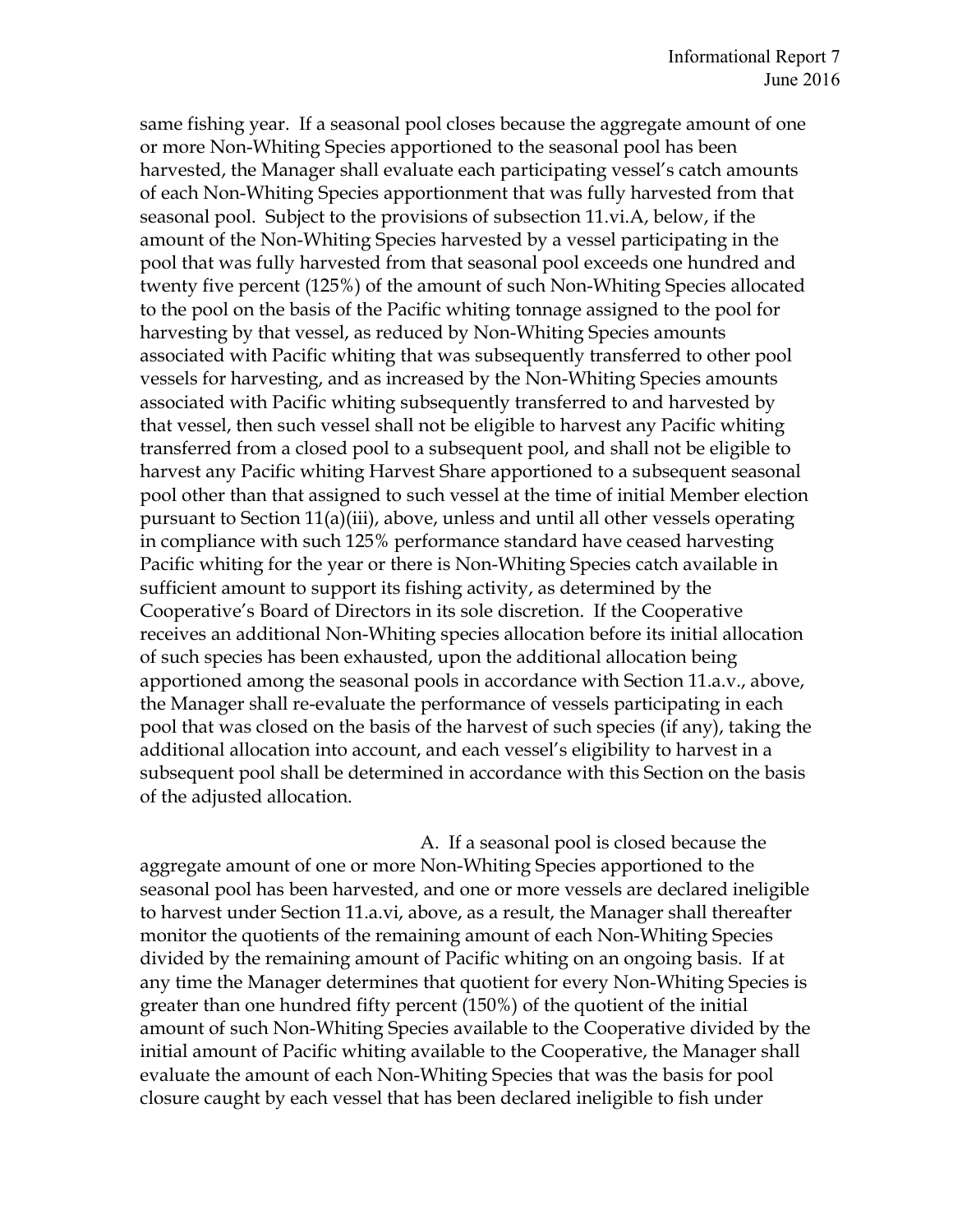subsection 11.a.vi. If the amount of any such Non-Whiting Species harvested by any such vessel does not exceed two hundred percent (200%) of the amount of such Non-Whiting Species initially allocated to such pool on the basis of the Pacific whiting tonnage assigned to such seasonal pool for harvesting by that vessel, as reduced by Non-Whiting Species amounts associated with Pacific whiting that was subsequently transferred to other pool vessels for harvesting, and as increased by the Non-Whiting Species amounts associated with Pacific whiting subsequently transferred to and harvested by that vessel, then, subject to the vessel continuing to meet the cumulative Non-Whiting Species catch limit set forth below, that vessel shall be eligible to harvest Pacific whiting transferred from a closed pool to a subsequent pool, and shall be eligible to harvest Pacific whiting Harvest Share apportioned to a subsequent seasonal pool in addition to that assigned to such vessel at the time of initial Member election pursuant to Section 11(a)(iii). Notwithstanding the foregoing, if at any time the cumulative amount of any Non-Whiting Species subsequently harvested by a vessel fishing under this subsection is such that the quotient of Non-Whiting Species harvested by the vessel divided by Pacific whiting harvested by the vessel exceeds the quotient of the remaining amount of such Non-Whiting Species divided by the Cooperative's remaining un-harvested Pacific whiting as of the time that the Manager determined that the Cooperative's Non-Whiting Species quotients met the 150% test applied under this subsection, such vessel shall cease to be eligible to continue fishing under this exemption, and shall stop fishing unless there is Non-Whiting Species catch available in sufficient amount to support its fishing activity, as determined by the Cooperative's Board of Directors in its sole discretion.

 vii. Any Non-Whiting Species set-asides or allocations that are not used before a seasonal pool subsequent to the seasonal pool to which they are apportioned opens shall be available for harvest by vessels participating in subsequent seasonal pools on a species by species basis, when the respective Non-Whiting Species set-aside or allocation originally made to such subsequent seasonal pool is exhausted. In the event that a Member's Pacific whiting Harvest Share tonnage is not fully harvested during a seasonal pool to which it was allocated, such Member may harvest its remaining Harvest Share or have its remaining Harvest Share harvested during the subsequent seasonal pool on the condition that the vessel(s) harvesting such Member's Harvest Share during the prior seasonal period are eligible to harvest in the subsequent pool under subsection 11.a.vi or 11.a.vi.A, above.

 viii. For purposes of Sections 11(a)vi and 11(a)vii, above, "subsequent seasonal pool" shall mean the next seasonal pool in calendar order that has quota assigned to it and is open for harvest. If none of the remaining seasonal pools satisfy both of those criteria, then the "subsequent